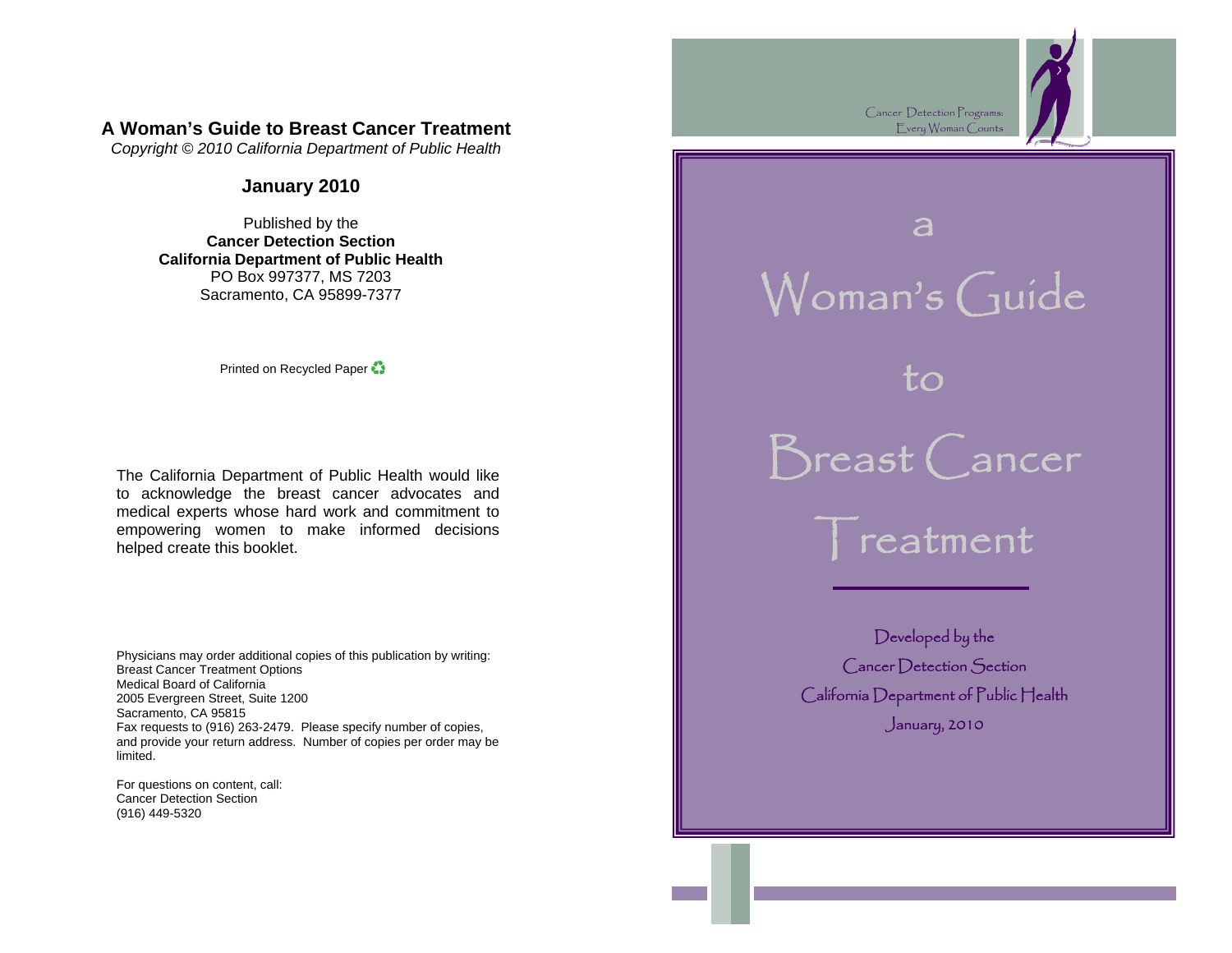# **table of contents**

| 1 |    |                                |
|---|----|--------------------------------|
|   |    |                                |
|   |    |                                |
|   |    | What Causes Breast Cancer? 4   |
|   |    | How Common is Breast Cancer? 4 |
|   |    |                                |
|   | n. |                                |
|   |    |                                |
|   |    |                                |
|   |    |                                |
|   |    |                                |
|   |    |                                |
|   | n. |                                |
|   |    |                                |
|   |    |                                |
|   |    |                                |

Cancer might rob you of the blissful belief that tomorrow stretches into forever. In exchange, you are granted the vision to see each day as precious, a gift to be used wisely and richly. No one can take that away. National Cancer Institute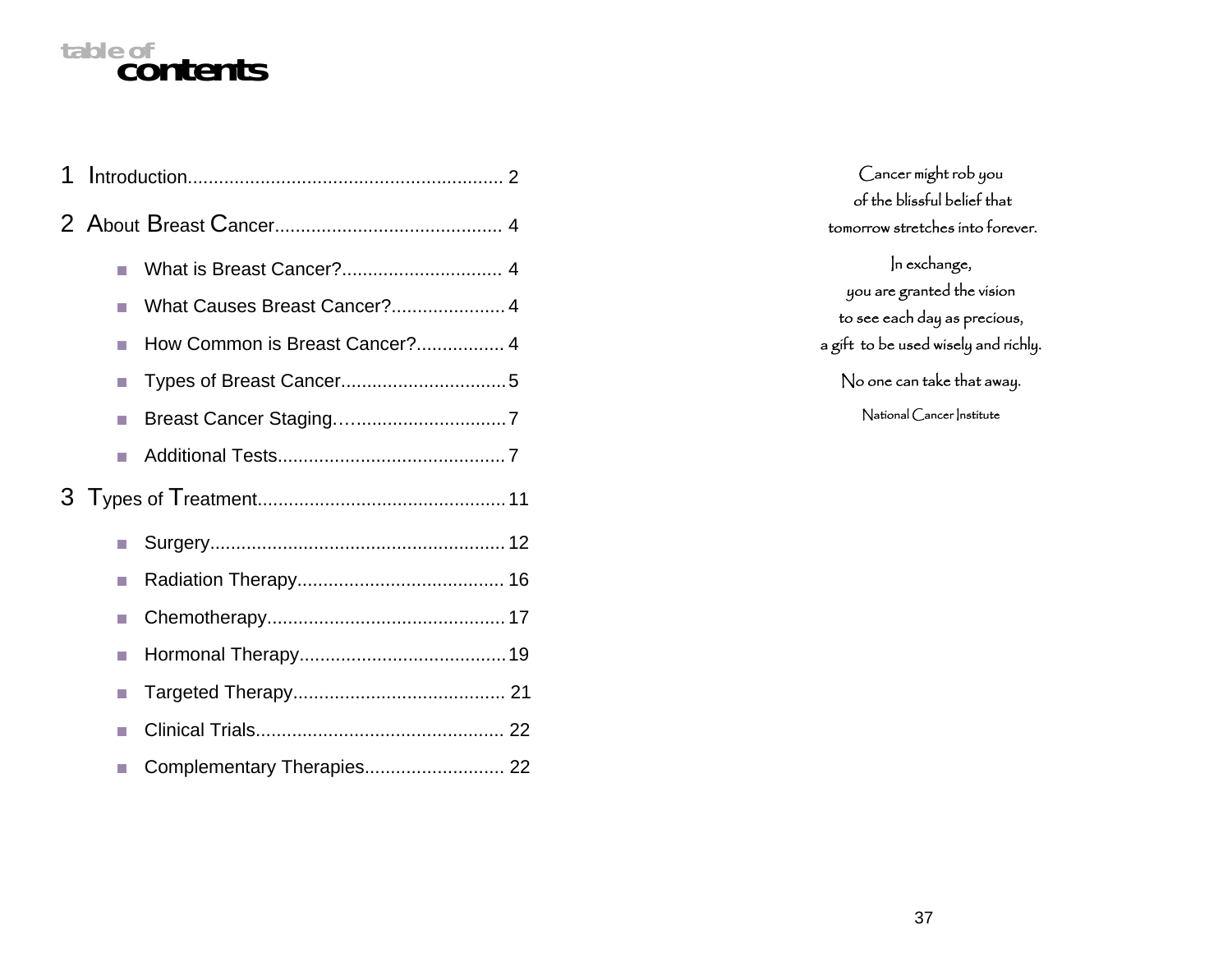**social worker** A professional who specializes in helping patients and their families deal with emotional and practical problems.

**surgeon** A medical doctor who performs operations, such as a lumpectomy or mastectomy.

**systemic therapy** Treatment sent throughout the body to reach cancer cells anywhere they might be. Drugs may be given by mouth or directly into the bloodstream.

**tamoxifen** A drug used to treat hormone receptor-positive breast cancer and to prevent breast cancer in women who are at a high risk for developing breast cancer. Also called tamoxifen citrate or Nolvadex (brand name).

**targeted therapy** A type of treatment that uses drugs or other substances to find and destroy cancer cells without harming normal cells.

**tissue reconstruction** A type of breast reconstruction in which tissue is moved from another area of the body to the chest where it is formed into the shape of a breast.

**TNM staging** A cancer staging system that uses the letters T, N, and M to stand for tumor, nodes, and metastases. Each of these is followed by a number to describe the total cancer stage.

**total mastectomy** Surgery that removes the breast, some of the breast skin and the nipple, but not the underarm lymph nodes. Also called simple mastectomy.

**tumor** An abnormal mass of tissue. Tumors can be benign (not cancerous), or malignant (cancerous).

**x-ray** A high-energy form of radiation used for detecting or treating cancer.

| Recurrent Breast Cancer 25        |  |  |
|-----------------------------------|--|--|
|                                   |  |  |
| Types of Breast Reconstruction 26 |  |  |
|                                   |  |  |
|                                   |  |  |
|                                   |  |  |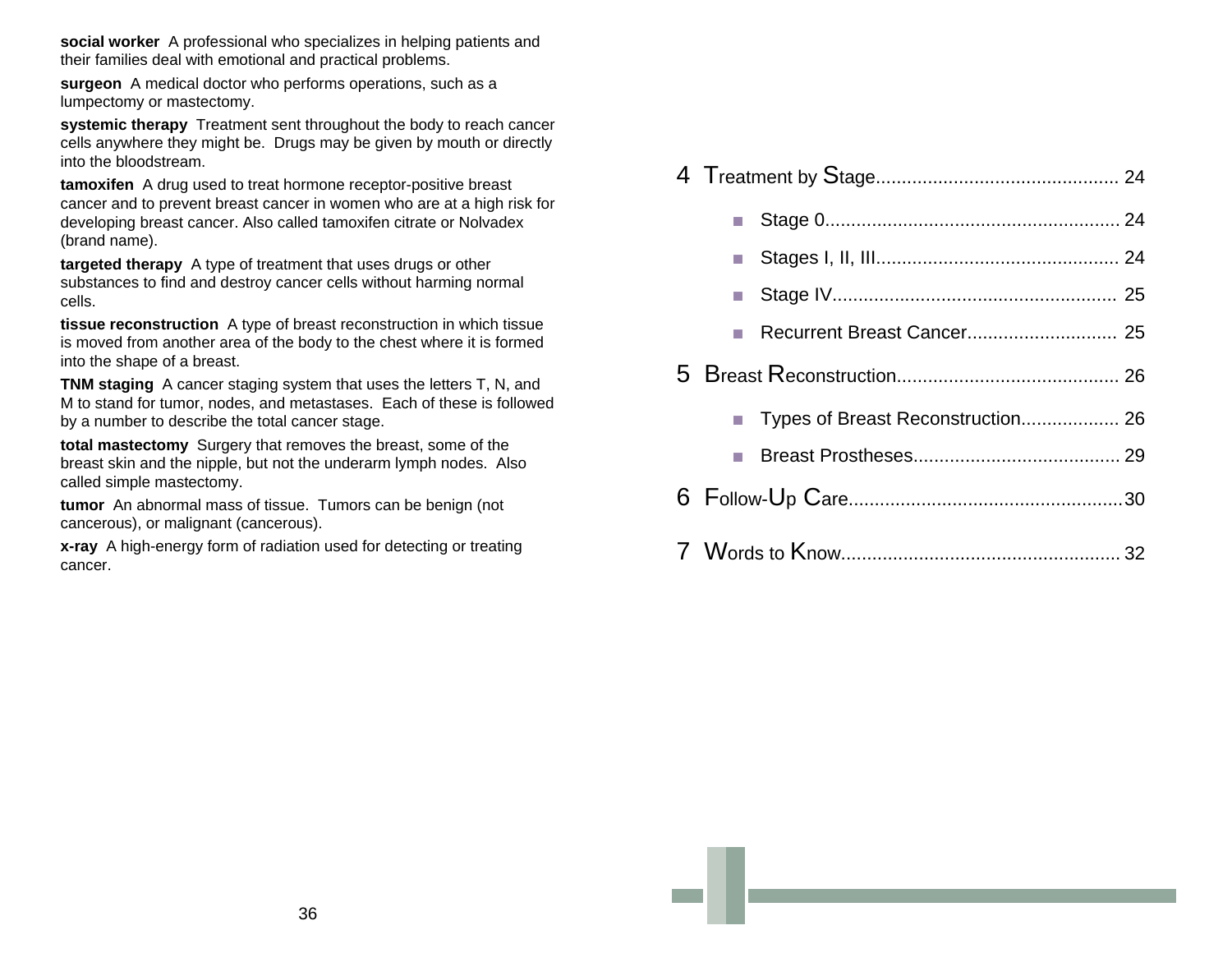# **introduction**

The State of California requires that your doctor give you this booklet if you have been diagnosed with breast cancer. It was written to tell you about the many types of treatment available.

As you read the booklet, keep in mind that it is not a replacement for your doctor's advice but an additional resource for learning

about your choices. Your doctor and other members of your healthcare team are available to help with deciding the most appropriate treatment plan for you.

*Talk openly with your doctor and other members of your healthcare team. It is important to ask questions and share information.* 

For most women, a diagnosis of breast cancer comes as a shock. You may find it hard to focus on all the new information all at once.

## **Tips to Manage Information Overload**

- $\blacksquare$  Begin reading when you feel ready.
- Ask a friend or family member to read this booklet along with you.
- Read sections of the booklet as you need them.
- $\blacksquare$  Keep a pen or pencil handy for making notes.
- Look up words that are new to you in the *Words to Know* section in the back of the booklet.
- Write down questions to ask your doctor before your medical appointments. This guide has some suggestions for what to ask.
- Tape record your doctor visits or take notes to help you remember what was said.
- Ask that information be explained to you in a way that you understand.
- $\blacksquare$  Have a friend or family member go with you when you visit your doctor.
- Talk with other women who have been treated for breast cancer. The American Cancer Society and National Cancer Institute can link you to an individual or support group.

**oncology social worker** A professional who specializes in helping patients with cancer and their families deal with emotional and practical problems.

**partial mastectomy** Surgery that removes the cancer along with a small amount of normal tissue around it. Also called breast-conserving surgery or lumpectomy.

**pathologist** A medical doctor who identifies diseases by looking at cells and tissue samples under a microscope.

**pathology report** A report of the nature and extent of a disease. Used to guide treatment.

**patient navigator** A person trained to help patients access the healthcare services they need. Also called case manager.

**physical therapist** A health professional who helps patients regain strength and movement after surgery by using exercise, massage, and other methods.

**plastic surgeon** A medical doctor who does surgery to replace or improve the look of the breast after treatment for cancer.

**primary care provider (PCP)** A medical doctor that oversees general patient care and refers and coordinates with specialists. A PCP can also be a physician assistant (PA), nurse practitioner (NP), or certified nurse midwife (CNMW).

**prognosis** A medical term for describing the expected course of a disease or the expected response of a disease to treatment.

**psychologist** A professional who is educated and trained to provide mental health care.

**radiation oncologist** A medical doctor who specializes in using radiation (high-energy x-rays) for treating cancer.

**radiation therapist** A medical technician who works with the radiation oncologist and is trained in giving radiation therapy.

**radiation therapy** Treatment with a certain type of energy (ionizing radiation) to destroy or shrink cancer.

**radiologist** A medical doctor who specializes in creating and interpreting pictures of the body produced with x-rays, sound waves, or other types of energy.

**radiology technologist** A medical technician trained to position patients for x-rays, to develop the images, and check the images for quality.

**recurrence** Cancer that has come back after initial treatment.

**sentinel node** The first lymph node to which cancer is likely to spread. **side effects** Unwanted things that happen from cancer treatment, such as nausea and fatigue.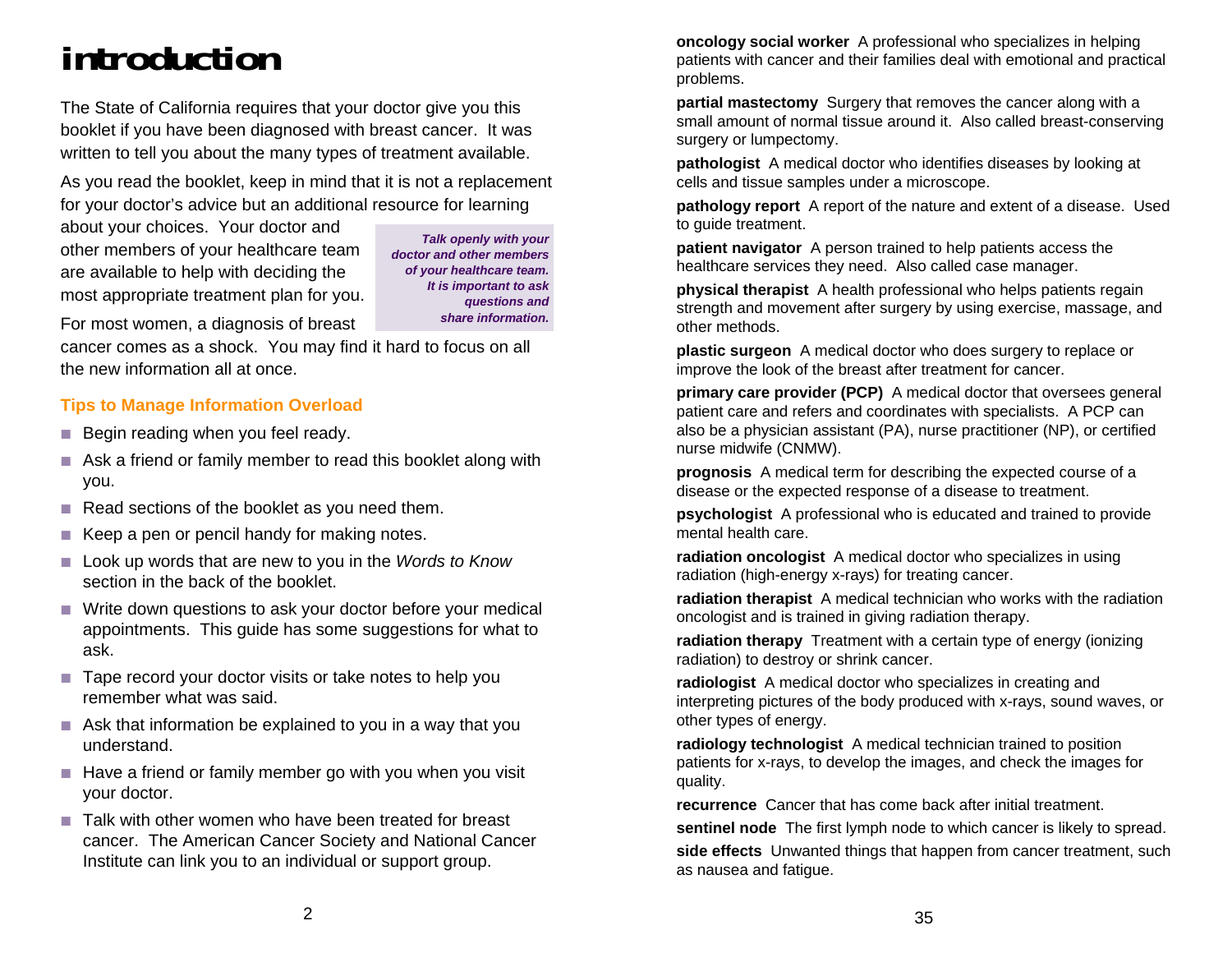**lobule** A small sac-like gland within the breast that makes milk. Also called milk gland.

**local therapy** Treatment used to remove and destroy cancer where it is found. This includes the cancer and a small area around it.

**lumpectomy** Surgery to remove the cancer and a small amount of normal tissue around it. Also called breast-conserving surgery or partial mastectomy.

**lymph** A fluid that travels through the lymphatic system. It carries cells that help fight infection and disease. Also called lymph fluid.

**lymph nodes** Small bean-shaped masses of tissue that filter lymph fluid. Also called lymph glands.

**lymphatic system** A filtering system for the blood that helps fight infections and disease. The lymphatic system includes lymph nodes, lymph fluid and lymph vessels.

**lymphedema** A condition in which excess fluid collects in tissue and causes swelling in the affected area. For breast cancer patients, this occurs in the arm on the same side of the surgery and/or radiation.

**lymphedema therapist** A health professional who has received education and training in the care and management of lymphedema.

**magnetic resonance imaging (MRI)** A procedure that uses a powerful magnet to create detailed pictures of areas inside the body. These pictures can show the difference between normal and diseased tissue.

**mastectomy** Surgery to remove the breast (or as much of the breast tissue as possible).

**metastasis** The spread of cancer from where it began to more distant parts of the body.

**modified radical mastectomy** Surgery that removes the breast, some of the breast skin, the nipple, and most of the underarm lymph nodes.

**neoadjuvant therapy** Treatment given before the primary treatment to shrink a cancer. Examples include chemotherapy, hormonal therapy and targeted therapy.

**non-invasive breast cancer** Breast cancer that has not spread from where it began in the breast (usually the milk ducts) into nearby tissue.

**occupational therapist** A health professional whose goal is to help patients regain independence with activities of daily living through movement, exercise, massage and other methods.

**oncologist** A medical doctor who specializes in the study and treatment of cancer.

**oncology** A branch of medicine that deals with the study and treatment of cancer.

**oncology nurse** A nurse who specializes in caring for people with cancer.

## **Asking for a Second Opinion**

Second opinions are your right and are common for confirming a diagnosis or treatment plan. The American Cancer Society can help by referring you to organizations that provide lists of nearby doctors who specialize in breast cancer.

#### **For More Information**

This booklet is a starting point for learning about your treatment options. It may not include all possible treatments or tell you all you need to know about side effects and possible problems. For more information, you may want to contact the American Cancer Society or the National Cancer Institute. Most services are offered in English and Spanish. There are also several good comprehensive books on the subject.

#### **American Cancer Society (ACS)**

Call **1 800-227-2345** or go online at **www.cancer.org**. ACS provides information on all aspects of cancer through the toll-free information line, web site, and published materials. You can also find out about activities, news, and special programs, such as *Reach to Recovery* and *Look Good...Feel Better.* These programs have trained volunteers who offer support and comfort to women with breast cancer before, during and after treatment.

#### **National Cancer Institute (NCI)**

Call **1 800-422-6237** or go online at **www.cancer.gov**. NCI information specialists are available by phone or through *LiveHelp* on the NCI web site (click on *LiveHelp* online chat).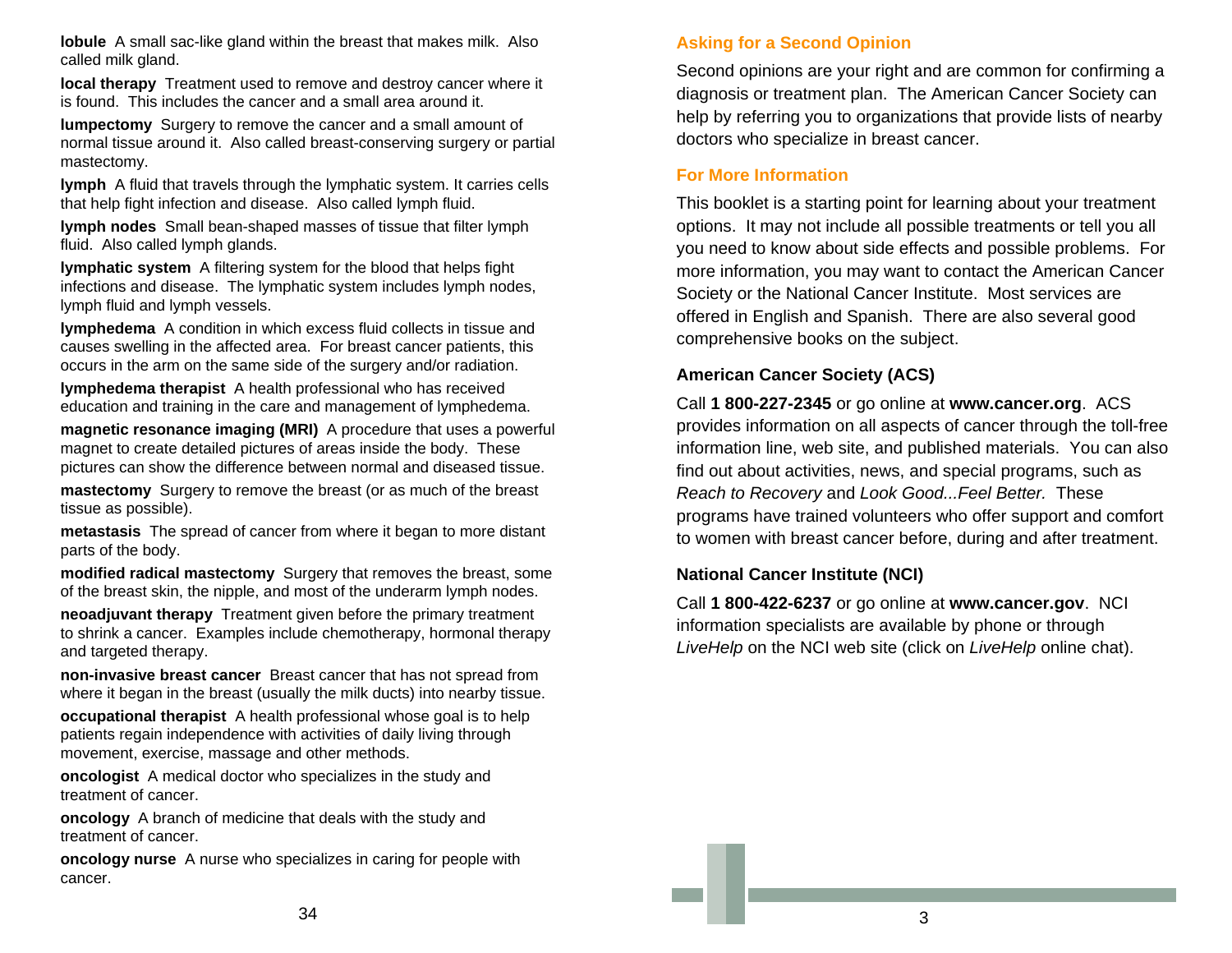

## **WHAT IS BREAST CANCER?**



A woman's breast is made up of fatty tissue, ducts, and lobules that produce milk (milk glands). Breast cancer develops when cells in a part of the breast become abnormal and begin to grow and divide out of control. If left untreated, these abnormal cells can invade and damage nearby tissue. They can also spread to more distant

parts of the body through the bloodstream or through the lymphatic system.

## **WHAT CAUSES BREAST CANCER?**

No one knows for sure what causes breast cancer or why some women get it and others do not. There is ongoing research in this area. What is known is that:

- More women than men get it. (About 99% of breast cancers occur in women.)
- More older than younger women get it. (Nearly 80% of breast cancers occur in women older than 50.)
- Most women do not have a family member who has had it. (Only 20% to 30% of women with breast cancer have a family member with the disease.)
- Breast cancer is not contagious. (It cannot be caught from someone else.)
- Breast cancer is not caused by stress or injury to the breast.
- **Breast cancer is not caused by antiperspirants, underwire** bras, or caffeine.

## **HOW COMMON IS BREAST CANCER?**

Breast cancer is the second most common cancer diagnosed in women. Only skin cancer is more common.

**clean margin** A rim of normal, healthy tissue surrounding a cancer. The goal of surgery is to obtain a clean margin in order to confirm that the whole cancer was removed. Also called clear margin.

**clinical nurse specialist** A nurse who is educated and trained to work with a particular patient population, such as women with breast cancer.

**diagnosis** The identification of a disease, such as breast cancer.

**duct** A small tube that carries body fluid, such as tears. Breast ducts carry milk from the breast lobules to the nipple.

**ductal carcinoma in situ (DCIS)** Cancer that is found in the milk duct of the breast and has not spread outside the duct.

**fatigue** A feeling of tiredness. This may be caused by some cancer treatments.

**gene** The basic unit of a cell that passes on traits from parents to children.

**gene expression profiling** A test that looks at the gene characteristics of cancer cells to help plan treatment and to assess the risk of cancer coming back.

**HER2** A protein involved in the growth of some cancer cells. Also called HER2/neu*.*

**HER2-positive** Breast cancers with too much HER2 protein, or with too many copies of the HER2 gene.

**hormonal therapy** Treatment that blocks or lowers the amount of hormones in the body. Also called hormone therapy, hormone treatment or endocrine therapy.

**hormone receptor-positive** Breast cancer that relies upon the female hormones, estrogen and/or progesterone, in order to grow. Also called hormone-positive.

**hormones** Chemicals made by various glands in the body that control the actions of certain cells or organs.

**invasive breast cancer** Cancer that has spread from where it began in the breast into nearby tissue. Also called infiltrating breast cancer.

**invasive ductal carcinoma** Cancer that started in a milk duct and has broken through the wall of the duct. Also called infiltrating ductal carcinoma.

**invasive lobular carcinoma** Cancer that started in a breast lobule and has spread to nearby tissue. Also called infiltrating lobular carcinoma.

**lobular carcinoma in situ (LCIS)** A condition in which abnormal cells are found within the breast lobule. This is not considered a true cancer. Also called lobular neoplasia.

**lobular neoplasia** A condition in which abnormal cells are found within the breast lobule. This is not cancer. Also called lobular carcinoma in situ.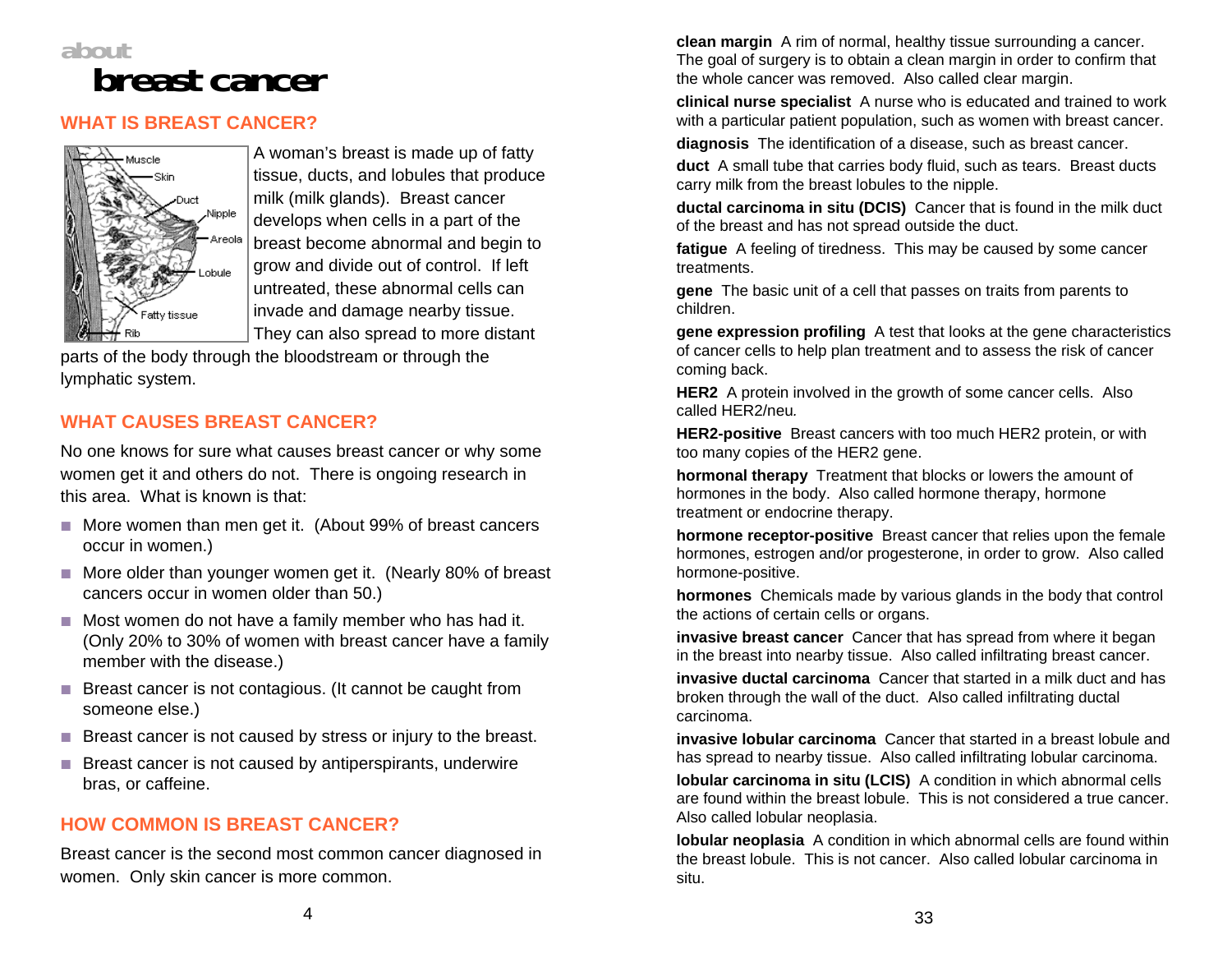# **words to**

# **know**

**abdomen** The area of the body between the chest and the hips.

**adjuvant therapy** Treatment given after the primary treatment (usually surgery) to lower the risk of breast cancer coming back. It may include chemotherapy, radiation therapy, hormonal therapy, and/or targeted therapy.

**anesthesia** Drugs used to keep patients from feeling pain or discomfort during surgery.

**anesthesiologist** A medical doctor who specializes in giving drugs to keep patients from feeling pain during surgery.

**axillary lymph node dissection** Surgery to remove lymph nodes from the underarm area.

**axillary lymph nodes** Lymph nodes in the underarm area.

**brachytherapy** Radiation therapy that places radioactive material directly into or near the cancer. Also called internal radiation.

**breast-conserving surgery** Surgery that removes the cancer along with a small amount of normal tissue around it. Also called partial mastectomy or lumpectomy.

**breast implant** A silicone- or saline-filled sac that is surgically placed beneath the skin and chest muscle to recreate the shape of the breast after mastectomy.

**breast prosthesis** An external form that is worn under clothing to match the shape of a breast.

**breast reconstruction** Surgery to recreate the shape of the breast after a mastectomy.

**cancer** A term for diseases in which abnormal cells grow and divide out of control.

**cancer grade** A system for describing how abnormal cancer cells look under a microscope. Grading provides information about how fast the cancer is likely to grow and spread.

**cancer stage** A system for describing the extent of a cancer, especially whether the disease has spread from the place where it began to other parts of the body.

**carcinoma in situ** Cancer that remains where it began. It has not spread into nearby tissue.

**case manager** A person trained to help patients access the healthcare services they need. Also called patient navigator.

**chemotherapy** Treatment with drugs that destroy or slow the growth of cancer cells.

- $\blacksquare$  A woman who lives to be 80 years old will have a 1 in 8 chance of getting breast cancer. A woman in her thirties has a 1 in 233 chance.
- In California, about 25,000 women are diagnosed with breast cancer each year.
- In the United States, about 250,000 women are diagnosed with breast cancer each year.
- Currently, there are about 2.5 million breast cancer survivors living in the United States.

## **TYPES OF BREAST CANCER**

Knowing the types of breast cancer is important for understanding your treatment options. There are two main types:

- $\blacksquare$  non-invasive
- **■** invasive

## **Non-Invasive Breast Cancer**

Breast cancer that has not spread from where it began in the breast (usually the milk duct) is called non-invasive. It is also

called carcinoma in situ. You may hear about two types of carcinoma in situ. One of them, however, is not a true cancer.

## **Lobular Carcinoma in**

**Situ (LCIS)** (also called lobular neoplasia) is a condition in which abnormal cells are found

#### **FOR YOUR INFORMATION**

*The spread of cancer is sometimes described as LOCAL, REGIONAL, or DISTANT.* 

*LOCAL cancer has not spread beyond the breast.* 

*REGIONAL cancer has spread to the lymph nodes, usually to those in the underarm area.* 

*DISTANT cancer has spread to other parts of the body through the bloodstream or lymph system. This is also called metastatic breast cancer.* 

within the breast lobule. Despite its name, LCIS is not considered a true cancer. Instead, it is a warning sign that a woman's risk for developing breast cancer (in either breast) is increased.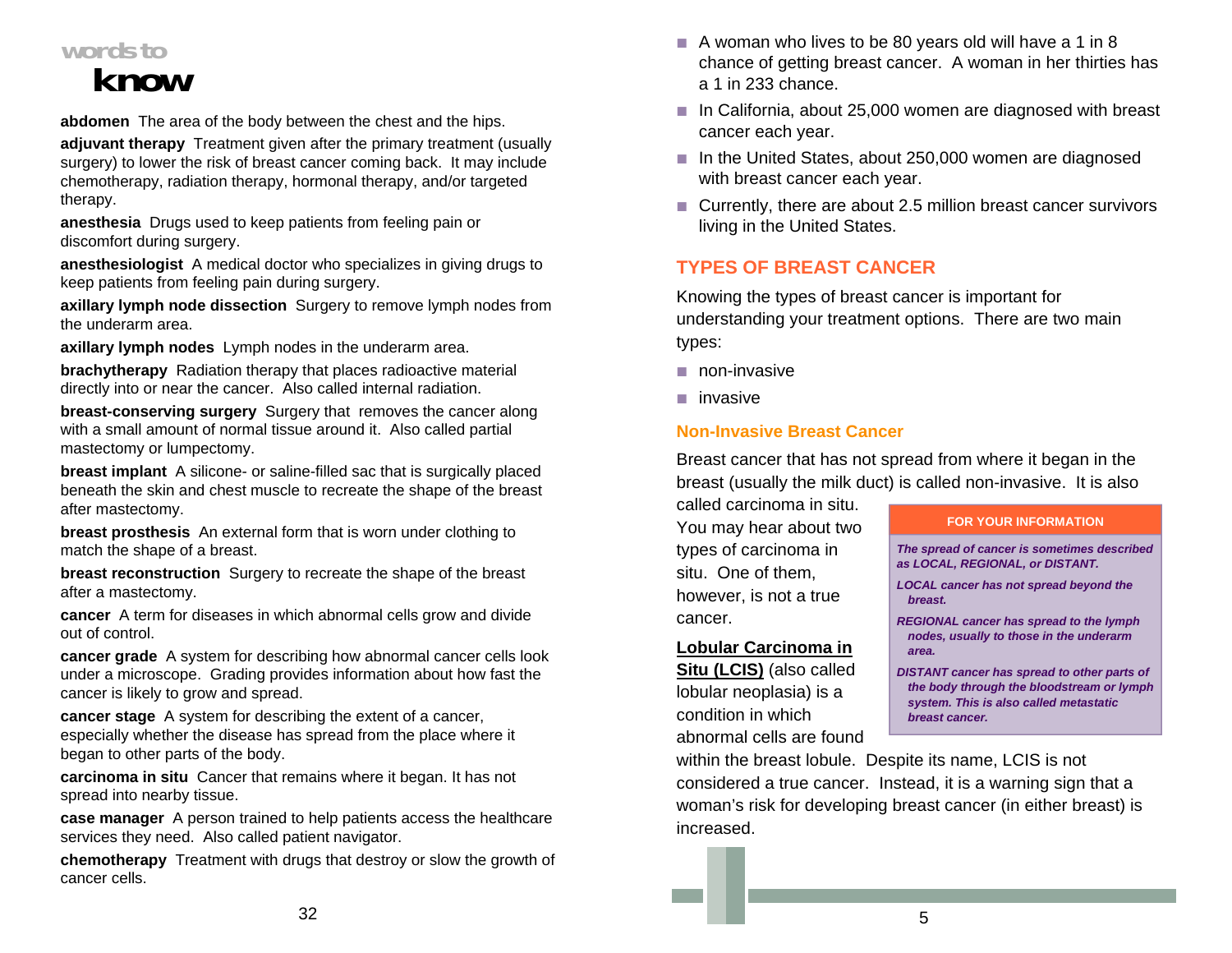**Ductal Carcinoma in Situ (DCIS)** is a non-invasive cancer that is found in the milk duct of the breast and has not spread outside

the duct. However, some cases of DCIS will eventually change into invasive breast cancers if left untreated. Since it is not known which ones will change, surgical removal of the cancer followed by radiation therapy is usually recommended.

*Eighty-nine percent of women diagnosed today can expect favorable outcomes, according to the American Cancer Society.* 

#### **Invasive Breast Cancer**

Cancer that has spread from where it began in the breast into nearby tissue is called invasive (or infiltrating) breast cancer. About 70% to 75% of all breast cancers are invasive.

**Invasive Ductal Carcinoma (IDC)** is the most common type of breast cancer. It is cancer that started in a milk duct, has broken through the wall of the duct, and has invaded nearby tissue. It may or may not have spread to lymph nodes or to more distant parts of the body. Most invasive breast cancers (about 80%) are of this type.

**Invasive Lobular Carcinoma (ILC)** is cancer that started and has spread from a breast lobule to nearby tissue. Like IDC, it may or may not have spread to lymph nodes or to other parts of the body. About 10% to 15% of invasive breast cancers are ILCs.

In addition to Invasive Ductal Carcinoma and Invasive Lobular Carcinoma, there are several less common types of invasive breast cancers, such as Inflammatory Breast Cancer (IBC), Medullary Cancer, Metaplastic Carcinoma, Mucinous Carcinoma, Paget's Disease of the Nipple, and others. Women interested in learning more about these less common types of breast cancer can contact the American Cancer Society or the National Cancer Institute for information (for contact information, see page 3).

Any changes in general health should also be brought to the early attention of your primary care provider. Do not wait for a scheduled follow-up visit to report a sudden loss of appetite or weight, unusual vaginal bleeding, or extreme changes in energy level. Problems such as blurred vision, a new and persistent headache, chest pains, shortness of breath, a cough that won't go away, ongoing digestive problems, backaches, or any other persistent and unexplained pain should also be reported. While these symptoms may occur for many reasons other than cancer, you should still be checked by your healthcare provider as early as possible.

In addition to keeping your scheduled medical appointments and reporting any unusual symptoms, you are encouraged to follow established guidelines for good physical and emotional health. A proper diet and moderate exercise can help rebuild your strength and energy. A support group can provide emotional comfort and guidance. Talk with your doctor about a plan to support your full recovery and future health.

**Questions to Ask Your Doctor...** 

**How often should I see a doctor for follow-up care?** 

**Who will I see for my follow-up visits?** 

**What will happen during my follow-up visits?** 

**What follow-up tests should I have, if any?** 

**How often will I need these tests?** 

**What are the chances that my breast cancer will come back or that I will get another type of cancer?** 

**What symptoms should I watch for?** 

**If I develop any of these symptoms, who should I call?** 

**What are the most common long-term and late effects with the treatment I received?** 

**How do I get a copy of my medical records?** 

**What can I do to help maintain my health?** 

**How can I find a support group?**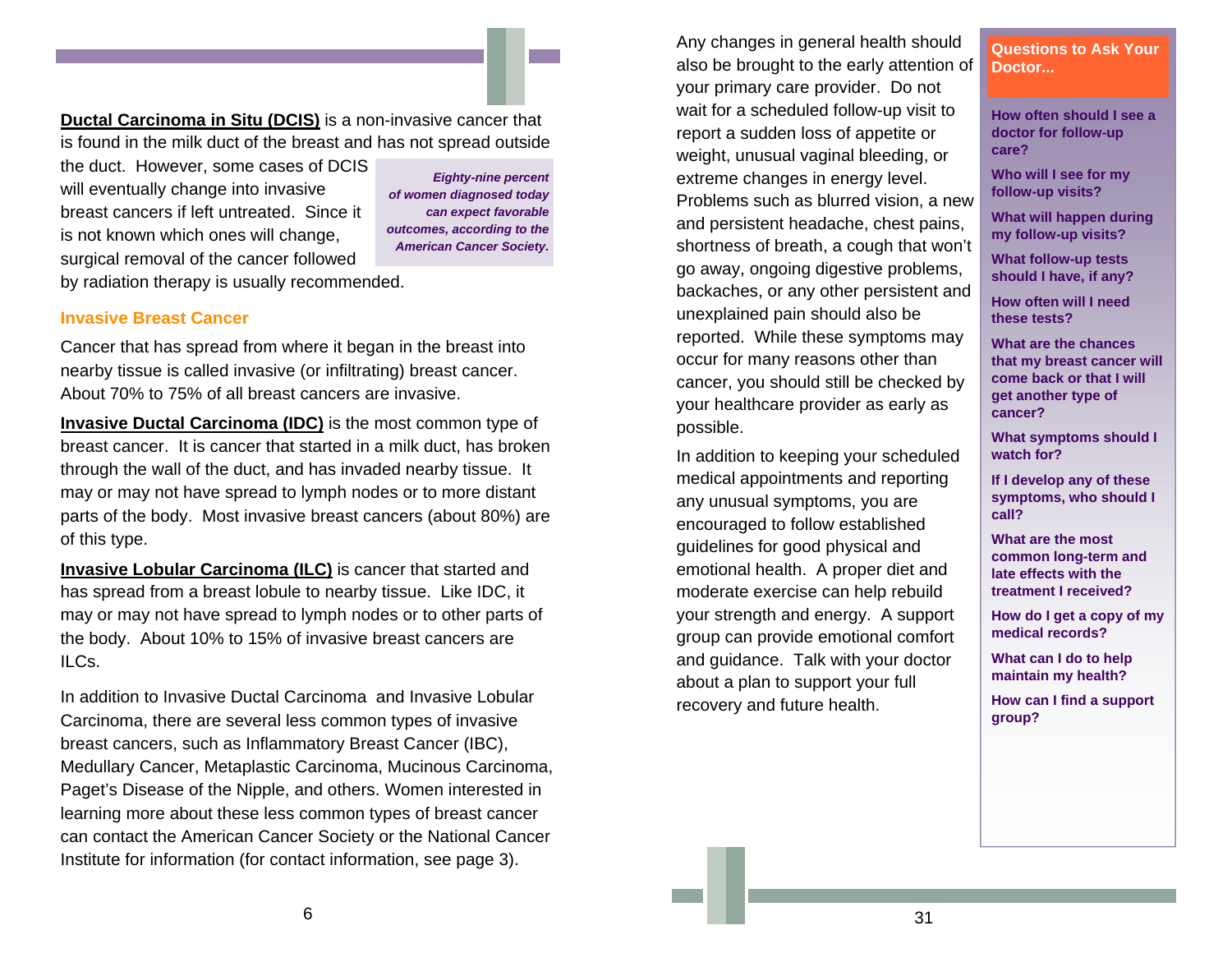## **follow-up care**

Women who have completed treatment for breast cancer will continue to see a primary care provider on a regular basis. The purpose of follow-up care is to monitor and manage any longterm or late effects of treatment and to check for any signs that the cancer may have returned.

During these visits you should get a comprehensive clinical breast exam that includes feeling the lymph nodes and looking for any visual changes*.* (For

*Generally, women are seen every 3 to 6 months for the first 3 to 5 years after treatment, then once a year.* 

more information, the **Cancer Detection Section, California Department of Public Health** offers an online pamphlet called *"What to Expect During a Clinical Breast Exam"* at **www.cdph.ca.gov/programs/cancerdetection**.)

Your doctor will also ask about any symptoms you might be having. Lab and imaging tests may be ordered. Women taking tamoxifen should have yearly pelvic exams. Patients being treated with an aromatase inhibitor should have a bone density test before, during and after treatment, as recommended by their doctors. With few exceptions, all women who have been treated for breast cancer will continue needing annual mammograms. In some cases, Magnetic Resonance Imaging (MRI) may also be recommended.

You may also choose to do monthly breast self-examination. Your primary care provider can show you the proper method of checking for breast changes. The goal is to immediately report any of the following, so that possible problems can be diagnosed and treated as soon as possible:

- $\mathcal{C}$ a new lump in the breast or chest area
- $\mathcal{L}_{\mathcal{A}}$ a new lump in the armpit or in the neck.
- L. a change in the shape of the breast
- $\mathcal{L}_{\mathcal{A}}$  a skin rash, swelling, or change in the color of the skin over the breast or chest

## **BREAST CANCER STAGING**

Cancer staging is used for helping you and your doctor make decisions about your treatment. Staging is also used for making predictions about how well your breast cancer is likely to respond to treatment.

The stage of a breast cancer depends on:

- **how much cancer is present (tumor size)**
- whether the cancer has spread
- where else in the body cancer is found

Information for staging is gathered from the results of your physical exam, biopsy, and imaging tests (called clinical staging),

and from the results of surgery for removing the cancer (called pathologic staging). Blood tests may also be done.

## **Staging (Roman Numeral)**

There are five main stages of breast cancer: Stage 0 through Stage IV

#### **FOR YOUR INFORMATION**

*In addition to Roman Numeral Staging your doctor may use TNM Staging to describe your cancer:* 

- *T describes the size of the Tumor and whether it has invaded nearby tissue.*
- *N describes whether regional lymph Nodes are involved.*
- *M describes Metastasis (the spread of cancer to distant parts of the body).*

(with Stages II and III further divided into subcategories). Stages 0 through IIIA are generally thought of as "early" forms of breast cancer. Stages IIIB and IIIC may be called "late" stage. Stage IV is "advanced." (See *Breast Cancer Stages*, page 8, for more detailed information about breast cancer staging.)

## **ADDITIONAL TESTS**

There are additional tests that give more information about your cancer. They are used for helping you and your doctor determine the best treatment plan for you.

*(continued on page 9)*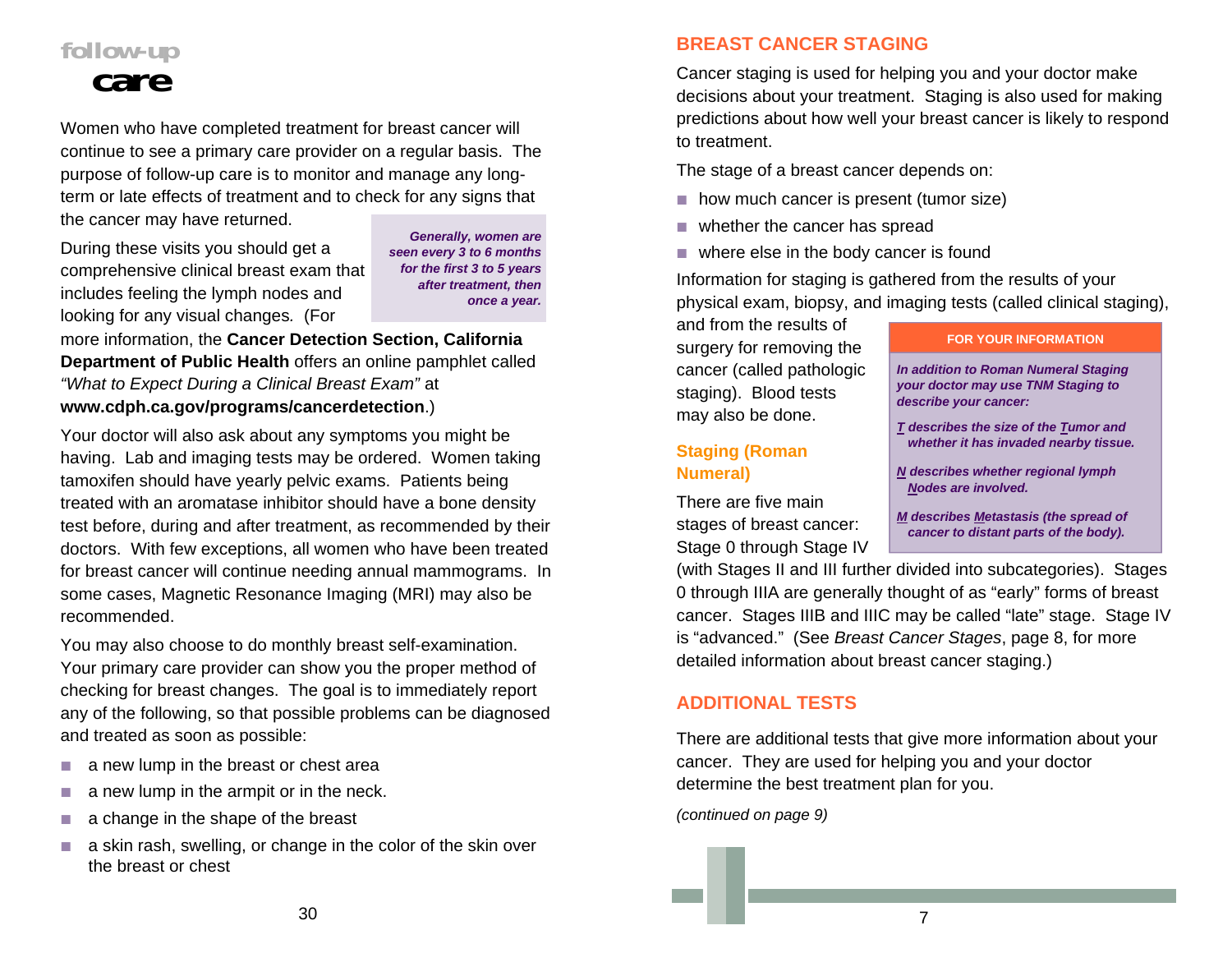## **BREAST CANCER STAGES**

**Stage 0** This is Ductal Carcinoma in Situ (DCIS). The cancer has not spread beyond the breast duct.

**Stage I** The cancer is 2 cm or less across and is not found in the lymph nodes. **Actual size in centimeters:** 

 **1 cm** 

 **2 cm** 

**Stage IIA** The cancer is 2 cm or less across and is found in 1 to 3 underarm lymph nodes and/or in the internal mammary lymph nodes, OR the tumor is

**5 cm** 

between 2 and 5 cm across and is not found in the lymph nodes.

**Stage IIB** The cancer is between 2

and 5 cm across and is found in 1 to 3 underarm lymph nodes and/or in the internal mammary lymph nodes, OR the cancer is 5 cm or larger across and is not found in the lymph nodes.

**Stage IIIA** The cancer is 5 cm or less across and is found in 4 to 9 underarm lymph nodes or in the internal mammary lymph nodes, OR the cancer is 5 cm or larger across and is found in 1 to 9 underarm lymph nodes or in the internal mammary lymph nodes.

**Stage IIIB** The cancer has grown into the chest wall or skin. It may or may not be found in the underarm or internal mammary lymph nodes.

**Stage IIIC** The cancer can be any size and is found in 10 or more underarm lymph nodes, OR involves both underarm and internal mammary lymph nodes, OR the cancer involves lymph nodes under or above the collar bone.

**Stage IV** The cancer can be any size and is found beyond the breast area in more distant parts of the body, such as the bone, lung, or brain.

#### **BREAST PROSTHESES**

A breast prosthesis is a form that is worn under clothing to match the shape of the breast. It may be used for women who delay breast reconstruction or decide not to have additional surgery. Custom-made forms can feel very much like breast tissue and are weighted to match a woman's natural breast. Some prostheses attach directly to the skin and others fit into pockets of a special bra. There are also partial prostheses for women who have had part of their breasts removed.

Most insurance companies are required to cover the cost of breast prostheses and post-mastectomy bras if they have been prescribed by a doctor. The American Cancer Society *Reach to Recovery* program provides information on types of prostheses as well as suppliers (for contact information, see page 3).

Some women are comfortable with their body image after mastectomy and prefer neither breast reconstruction nor a breast prosthesis. No one option is right for everyone. Choosing reconstruction, prosthesis or nothing is a personal decision.

 **Questions to Ask Your Doctor...** 

**What are my breast reconstruction options?** 

**What type of reconstruction do you recommend? Why?** 

**What results are realistic for me?** 

**What is the latest information about the safety of implants?** 

**When do you recommend that I begin breast reconstruction?** 

**How many surgeries will I need?** 

**Will there be scars? Where? How large?** 

**What are the risks at the time of surgery? Later?** 

**How long will I be in the hospital? Will I need help when I return home?** 

**How long will my recovery take?** 

**Will reconstruction interfere with any of my other treatments?** 

**How many reconstructions have you done?** 

**Can you show me photos of women who have had breast reconstruction?** 

**Can I talk with other women who have had the same surgery?**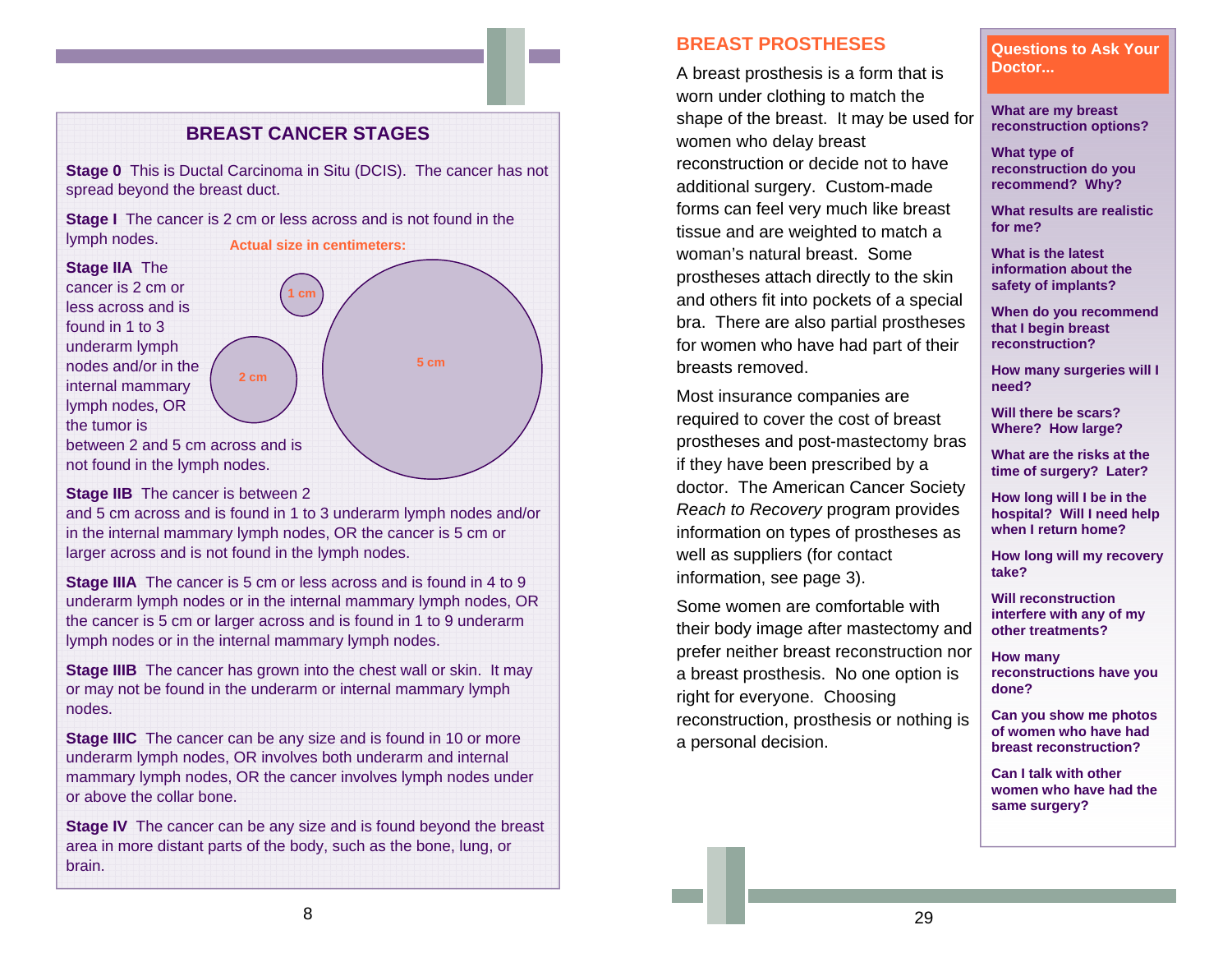#### *Possible Problems*

Tissue reconstruction is a major operation. Large surgical wounds, considerable discomfort, swelling and bruising after surgery are common. Decreased strength in the area of the body from which the tissue was taken is also common.

Complications such as excessive bleeding, excessive scar tissue, fluid collection, and problems with healing, including flap

failure, are not typical but are possible. The chance that the cosmetic result will not be as pleasing as expected is a possible problem with any breast reconstruction.

#### **Nipple and Areola Reconstruction**

Reconstruction of the nipple and areola (the small darkened area

#### **FOR YOUR INFORMATION**

*Both Federal and California law contain important provisions for breast cancer patients who choose breast reconstruction.* 

*For women whose health insurance covers mastectomy, certain breast reconstruction procedures are also covered, including matching procedures on the natural breast. This provision extends to women who choose an external breast prosthesis.* 

*For more information, please call the U.S. Department of Labor (DOL) at 1 866-487- 2365 or go online at www.dol.gov/ebsa/ publications/whcra.html to view or print the DOL publication called "Your Rights After A Mastectomy… Women's Health & Cancer Rights Act of 1998."* 

around the nipple) is an option with either implant or tissue reconstruction. It is usually done on an outpatient basis, under local anesthesia, after the reconstructed breast has had time to heal (about 2-4 months). A variety of techniques may be used to create the new nipple and areola. Tattooing is often used for matching the areola to a woman's natural color.

#### **Finding a Plastic Surgeon**

Ask your doctor for a referral to a plastic surgeon who has been trained in the specific procedures that you are considering. Make sure that the surgeon has performed them successfully on many women. The **American Society of Plastic Surgeons (ASPS)** can provide referrals to board certified plastic surgeons in your area **(1 888-475-2784)**.

**Hormone Receptor Test:** This test shows whether your cancer cells have estrogen or progesterone receptors. Breast cancers with either or both of these receptors are called hormone receptor-positive. Hormone receptorpositive breast cancers rely upon hormones in order to grow. About 2 out of 3 breast cancers are hormone receptor-positive.

**HER2 Test:** This test is used for invasive breast cancers to measure a substance called HER2 (also called HER2/neu). Breast cancers with too much HER2 protein, or with too many copies of the HER2 gene, are called HER2-positive. HER2-positive breast cancers tend to grow and spread more rapidly than other breast cancers. About 1 out of 5 women with breast cancer have HER2-positive cancer.

#### **Gene Expression Profiling Test:**

This test looks at the gene characteristics of cancer cells to help plan treatment and to assess the risk of cancer coming back. This test is newer and not yet offered on a regular basis. Ask your doctor if gene expression profiling would be helpful in your case.

**Questions to Ask Your Doctor...** 

**What type of breast cancer do I have?** 

**What is the stage of my breast cancer?** 

**What is the grade of my cancer?** 

**Does my cancer have hormone receptors?** 

**Has my cancer been tested for HER2?** 

**Do I need any other tests?** 

**Can you explain my pathology report to me?** 

**What treatments do you recommend for me?** 

**Are there breast cancer survivors who have had these treatments that I can talk with?** 

**How soon do I need to begin treatment?** 

**How do you think my cancer will respond to treatment?** 

**What if I want a second opinion... How do I get one?** 

**Who will be on my treatment team?** 

**Who do I call if I have more questions?**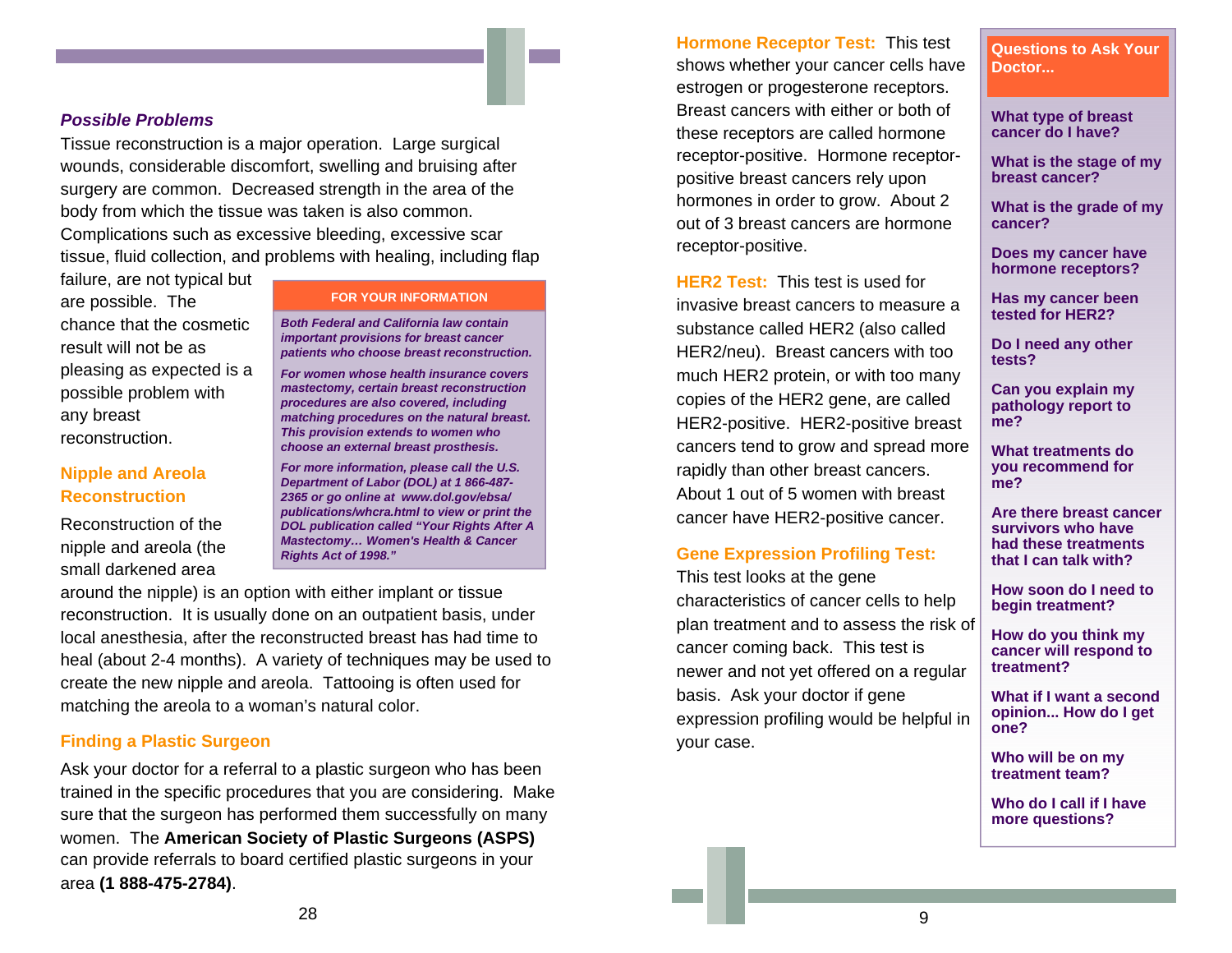## **YOUR TREATMENT TEAM**

No one doctor is able to provide all of the types of treatment you may need. Here are some of the experts who could become part of your healthcare team. You will find their descriptions in the *Words to Know* section in the back of this booklet.

- ۰ Anesthesiologist
- ۰ Case Manager / Patient Navigator
- ш Clinical Nurse Specialist
- п Lymphedema Therapist
- $\mathbb{Z}$ Occupational Therapist
- T ISB **Oncologist**
- п Oncology Nurse
- П **Pathologist**
- п Physical Therapist
- п Plastic Surgeon
- п Primary Care Provider
- o. **Psychologist**
- п Radiation Oncologist
- Radiation Therapist
- п **Radiologist**
- п Radiology Technologist
- <u>rang pa</u> Social Worker
- ٠ **Surgeon**

expander under the chest muscle. Over the next few weeks to months, the tissue expander is gradually filled with a saline (saltwater) solution until the tissue has been stretched enough. Next, the expander is replaced by an implant (saline or silicone gel). If desired, nipple and areola reconstruction requires additional procedures (see *Nipple and Areola Reconstruction*, page 28).

#### *Possible Problems*

In addition to risks associated with all surgery, the most common long-term problems with implant reconstruction are rupture (breakage of the implant cover) and capsular contracture (scar tissue forming around the implant). It should also be noted that breast implants do not last forever. One or more replacement surgeries may be needed.

#### **Reconstruction with Your Own Tissue**

Tissue reconstruction uses a woman's own tissue to rebuild the shape of a breast. The tissue may be taken from the back, abdomen, buttocks, or more rarely, the thighs. With tissue reconstruction, a flap of skin, fat, and muscle is moved to the

chest where it is formed into the shape of a breast. The most common two methods are called TRAM flap (transverse rectus abdominis flap) and LAT flap (latissimus dorsi flap). The TRAM flap uses tissue from the lower



**In this TRAM flap procedure, a flap of skin, fat, and muscle is moved to the chest area where it is formed into the shape of a breast. A nipple and areola are reconstructed after the new breast has had time to heal.** 

abdomen; the LAT flap uses tissue from the upper back. Some situations may also require the use of an implant. Tissue reconstruction is not usually recommended for women who smoke or have diabetes, vascular, or connective tissue diseases.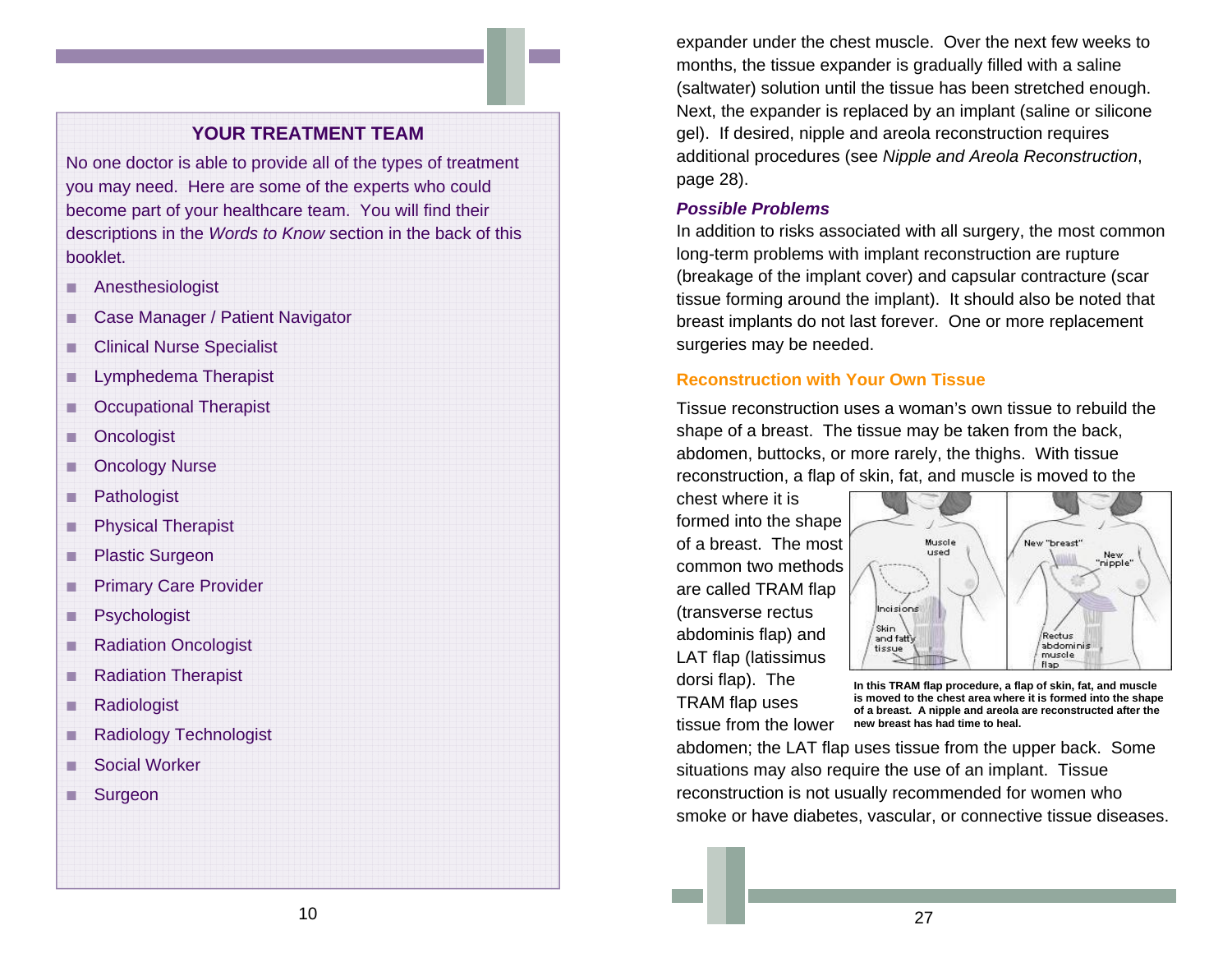## **breast reconstruction**

Breast reconstruction is surgery to recreate the shape of a breast after mastectomy. It is an option for most women who have had

their breast removed because of cancer. Breast reconstruction may help a woman feel better about her appearance. However, it is important to note that the reconstructed breast will

*The goal of breast reconstruction is to restore the look and feel of balance to a woman's body.* 

look and feel somewhat different than a natural breast.

## **Immediate and Delayed Reconstruction**

Breast reconstruction may be done at the same time as mastectomy (called immediate reconstruction) or weeks to years later (delayed reconstruction). In either case, it is important to discuss options with your general surgeon early on, before your mastectomy. The choices you make may influence where incisions are made and how much skin is saved.

## **TYPES OF BREAST RECONSTRUCTION**

There are two basic types of breast reconstruction. Your plastic surgeon will explain which options are best for your age, overall health, body type, lifestyle, treatment history and personal goals.

- $\mathcal{L}_{\mathcal{A}}$ reconstruction with implants
- m. reconstruction with your own tissue

## **Reconstruction with Implants**



With implant reconstruction, a twostep procedure is usually needed for stretching the breast skin and chest muscle. The first step involves placing a After Mastectomy **After Implant Reconstruction temporary tissue** 



With breast cancer, it is important to realize that there is no one "right" treatment for every woman. The "right" treatment for you will take into account your individual case and your own personal preferences.

There are five main types of treatment for breast cancer: surgery, radiation therapy, chemotherapy, hormonal therapy, and targeted therapy.

Your treatment plan will be based on many factors, including the type and stage of your cancer, whether your cancer is HER2 positive or hormone receptor-positive, your medical history, and your overall health. Remember that no matter what the type and stage of your breast cancer, there are treatments that can help.

## **Local and Systemic Therapy**

Treatments for cancer are grouped into one of two categories, called either local or systemic therapy.

**Local therapy** is used to remove and destroy cancer where it is found. This includes the cancer and a small area around it. Examples of local therapy are surgery and radiation therapy.

**Systemic therapy** includes treatments that are sent throughout the body to reach cancer cells anywhere they might be. Drugs may be given by mouth or directly into the bloodstream. Chemotherapy, hormonal therapy and targeted therapy are all examples of systemic therapy.

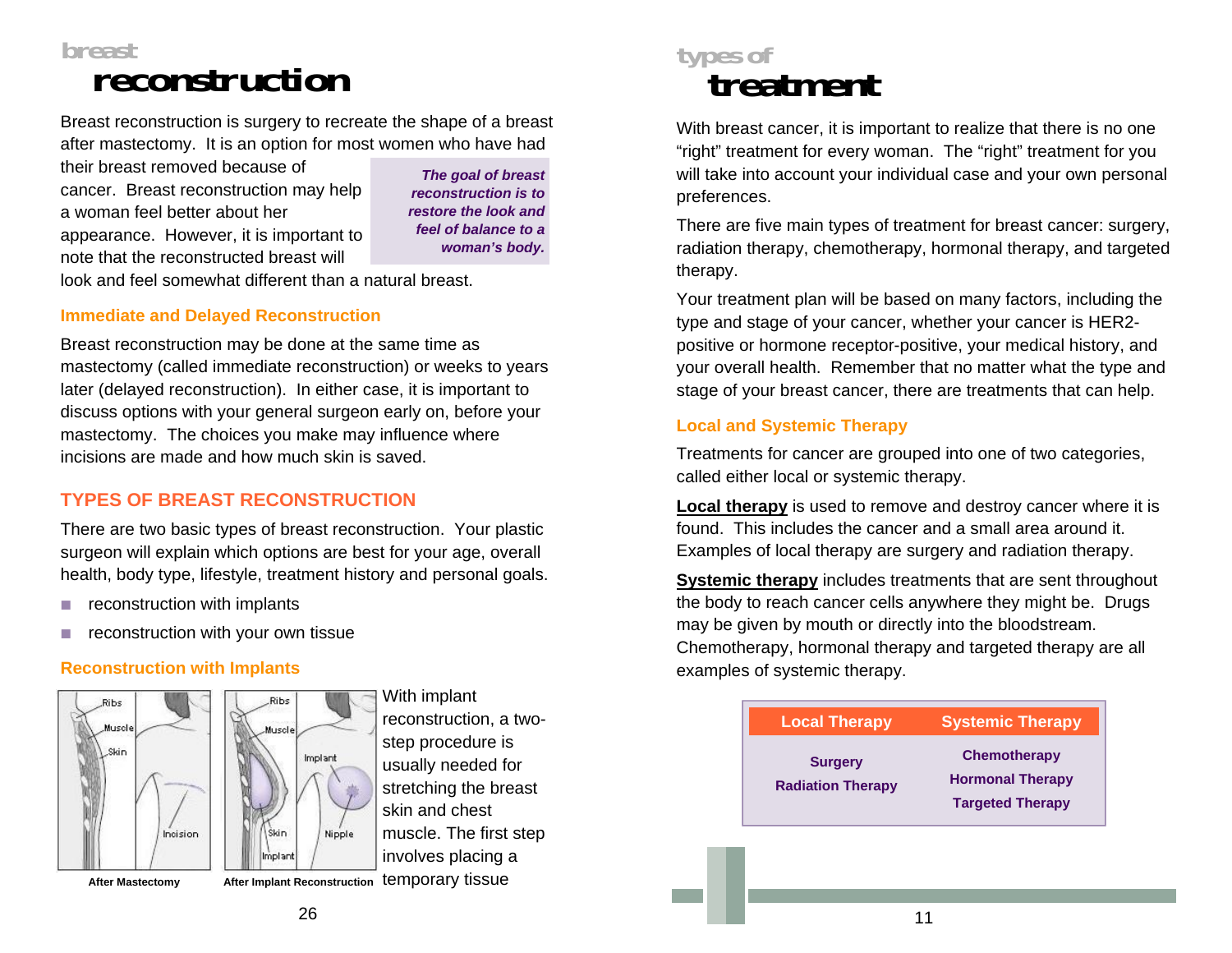## **SURGERY**

Surgery is a local therapy that removes the cancer. There are two main types for breast cancer:

- m. breast-conserving surgery (also called lumpectomy or partial mastectomy)
- m, mastectomy

#### **Breast-Conserving Surgery**

Breast-conserving surgery is an operation that removes the

cancer along with a small surrounding rim of normal tissue. (If no cancer is found in the normal tissue, it is called a clean margin.) The goal is to save as much of the breast as possible while

*Most women will have surgery plus one or more additional types of treatment.* 

removing all of the cancer. Often, underarm lymph nodes are also removed (see *Lymph Node Removal*, page 14). Breastconserving surgery is almost always followed by radiation therapy to help destroy any remaining cancer cells. This lowers the risk of cancer coming back.



Usually, women with one small area of breast cancer who are able to have radiation therapy can choose breastconserving surgery. Studies have shown that breast-conserving surgery followed by radiation therapy is just as effective as mastectomy for most women with Stage I or II breast cancer.

**Breast-Conserving Surgery** 

#### *Possible Problems*

Side effects may include temporary swelling, pain and tenderness. Wound infection, poor healing, a reaction to anesthesia, and excessive bleeding are possible but rare. Sometimes, a second surgery is needed if the first surgery failed to remove all of the cancer.

## **STAGE IV**

Stage IV is metastatic breast cancer. There are treatments that can slow its growth and relieve symptoms. One or more of the following may be used:

- m. chemotherapy
- m. hormonal therapy
- $\mathcal{L}_{\mathcal{A}}$ targeted therapy
- m. surgery and/or radiation
- m, clinical trials testing new treatments
- L. bisphosphonate drugs (to reduce bone disease and pain)

## **RECURRENT BREAST CANCER**

Breast cancer that comes back after initial treatment is called recurrent breast cancer. Although this can happen at any time, most recurrences happen within 3 to 5 years. Breast cancer may recur locally, regionally, or, it may recur in a more distant part of the body. Treatment for recurrent breast cancer depends on the place of recurrence and the initial treatment. Local recurrence is often treated with surgery, followed by radiation therapy, and/or one or more systemic therapies. Distant recurrence is metastatic breast cancer. The treatment is the same as with Stage IV.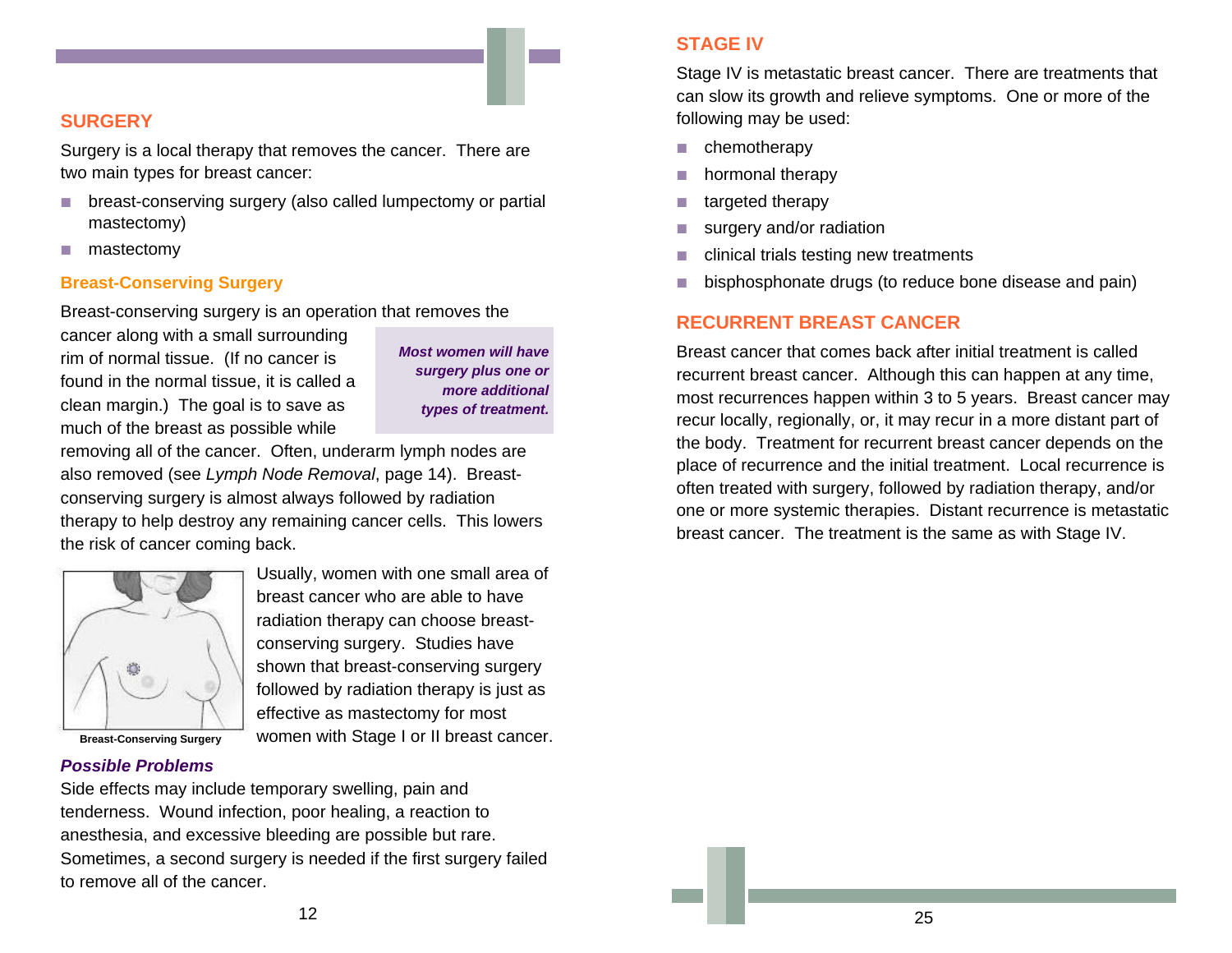# **treatmen by stage**

The stage of a woman's breast cancer is used for guiding decisions about treatment (see *Breast Cancer Staging*, page 7). This section shows you the most typical treatment options for each stage.

## **STAGE 0**

Stage 0 breast cancer is ductal carcinoma in situ (DCIS). The standard treatment options for DCIS are:

- breast-conserving surgery and radiation therapy, with or without hormonal therapy, OR
- m. total mastectomy, with or without hormonal therapy, OR
- T. breast-conserving surgery without radiation therapy, OR
- m. clinical trials testing breast-conserving surgery and hormonal therapy, with or without radiation therapy

## **STAGES I, II, III**

Surgery options for Stage I, II, and operable Stage III breast cancers are:

- **Deast-conserving surgery, lymph node removal, and** radiation therapy, OR
- m. modified radical mastectomy, with or without radiation therapy

In addition to surgery, your doctor may recommend one or more systemic therapies. More aggressive treatment is usually recommended for Stage III than for Stage II; Stage II is typically treated more aggressively than Stage I. Any of the following may be used before surgery (neoadjuvant therapy) as well as after surgery (adjuvant therapy):

- $\mathcal{L}_{\mathcal{A}}$ chemotherapy
- L. hormonal therapy
- П targeted therapy
- m. clinical trials testing new treatments

Mastectomy is surgery that removes the whole breast in order to treat the breast cancer. There are two main types:

**Total mastectomy** (also called simple mastectomy) removes the breast, some of the breast skin and the nipple, but not the underarm lymph nodes.

**Modified radical mastectomy** removes the breast, some of the breast skin, the nipple, and most of the underarm lymph nodes.

Your doctor may recommend mastectomy if cancer is found in more than one area of your breast, or if you are not able to have (or not wanting) radiation therapy after surgery. Breast size is

also a factor. Breastconserving surgery is usually not possible if the cancer is large in relation to the size of the breast. In addition to these considerations, a woman may choose mastectomy over



breast-conserving surgery for personal reasons.

Most women who have a mastectomy can also choose to have breast reconstruction surgery (see *Breast Reconstruction*, page 26). Breast reconstruction may be done at the same time as the mastectomy or at any time later. Women planning to have their breast reconstructed should ask their doctors about skin-sparing mastectomy. Skin-sparing mastectomy saves most of the breast skin (not including the nipple and areola) for improved cosmetic results.

## *Possible Problems*

Risks with mastectomy are the same as with any major operation, including infection, problems with wound healing, unusual bleeding, and risk of blood clots. Risks with general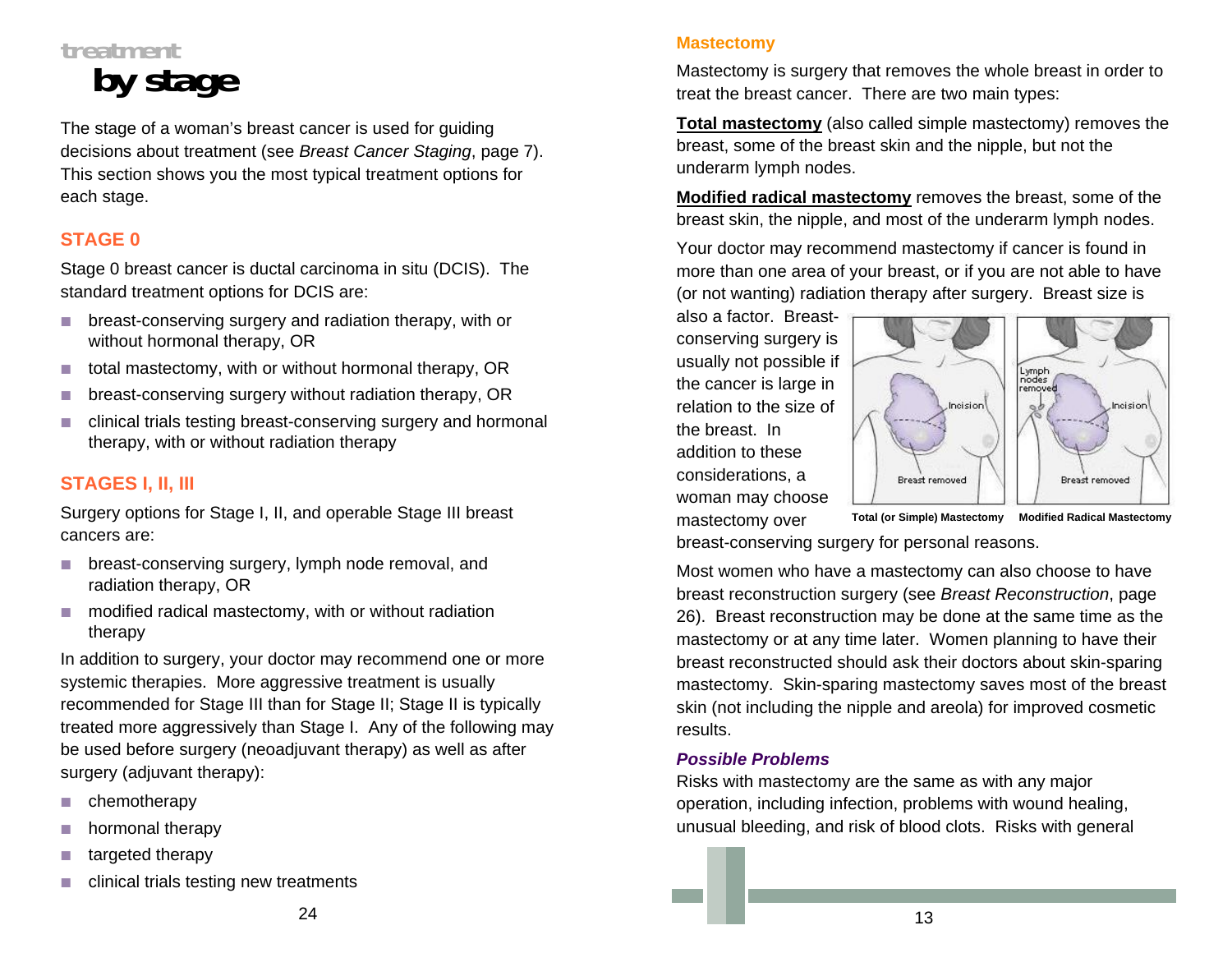anesthesia are higher than with local anesthesia but they are still very low. Mastectomy with lymph node removal can result in numbness in the upper arm and underarm areas, reduced arm or shoulder motion, or arm swelling (called lymphedema).

## **Lymph Node Removal**

In addition to surgery for removing the cancer, surgery is used for removing and sampling underarm lymph nodes (also called



axillary lymph nodes).

Lymph node removal may be done with either breast-conserving surgery or with mastectomy. Its purpose is to determine whether the cancer has spread beyond the breast. There are two main methods: axillary lymph node dissection (ALND) and sentinel lymph node biopsy (SLNB).

**Axillary Lymph Node Dissection (ALND)** is a long-standing method for removing lymph nodes. With ALND, lymph nodes (usually, 10 or more) are removed from the underarm area and examined under a microscope. Finding cancer in any of these nodes means that there is a greater risk that cancer cells have spread to other parts of the body.

**Sentinel Lymph Node Biopsy (SLNB)** is a newer and less invasive way to find out whether cancer has spread. SLNB removes just the first 1 to 3 nodes (called sentinel nodes) that are most likely to contain cancer cells (as determined by the injection of a special dye and/or weak radioactive substance). If cancer cells are not found in the sentinel nodes, most experts believe that the risk of cancer having spread to other parts of the body is very low.

#### *Possible Problems*

In addition to the usual risks of surgery (infection, problems with *(continued on page 16)* 

For women with breast cancer, some complementary therapies may be used along with standard treatments to help manage symptoms and side effects. Examples include ginger for nausea, acupuncture or massage therapy for pain, and meditation to reduce stress.

Because some complementary therapies have proved useful to cancer patients, several leading medical centers have begun programs that combine standard treatments with certain complementary therapies (called integrated treatment programs). At the same time, some major insurance companies have started to cover some of the more widely accepted methods. Still, most

complementary therapies remain an uncovered expense.

Women who are thinking about using complementary therapies are urged to talk with their doctors. Unlike standard treatments, most complementary therapies have not been tested in clinical trials and none have been scientifically proven to

#### **FOR YOUR INFORMATION**

*It is important to know the difference between complementary therapy and alternative therapy.* 

*Complementary therapy is used ALONG WITH standard treatments. Alternative therapy is used IN PLACE of standard treatments. Alternative therapy is unsafe for people with cancer.* 

*Some complementary therapies can also cause harm, but if chosen and used under the guidance of your medical doctor, certain therapies may improve your quality of life.* 

be effective for treating cancer. For more information, the National Cancer Institute offers a free booklet called *"Thinking About Complementary and Alternative Medicine: A Guide for People with Cancer"* (for contact information, see page 3).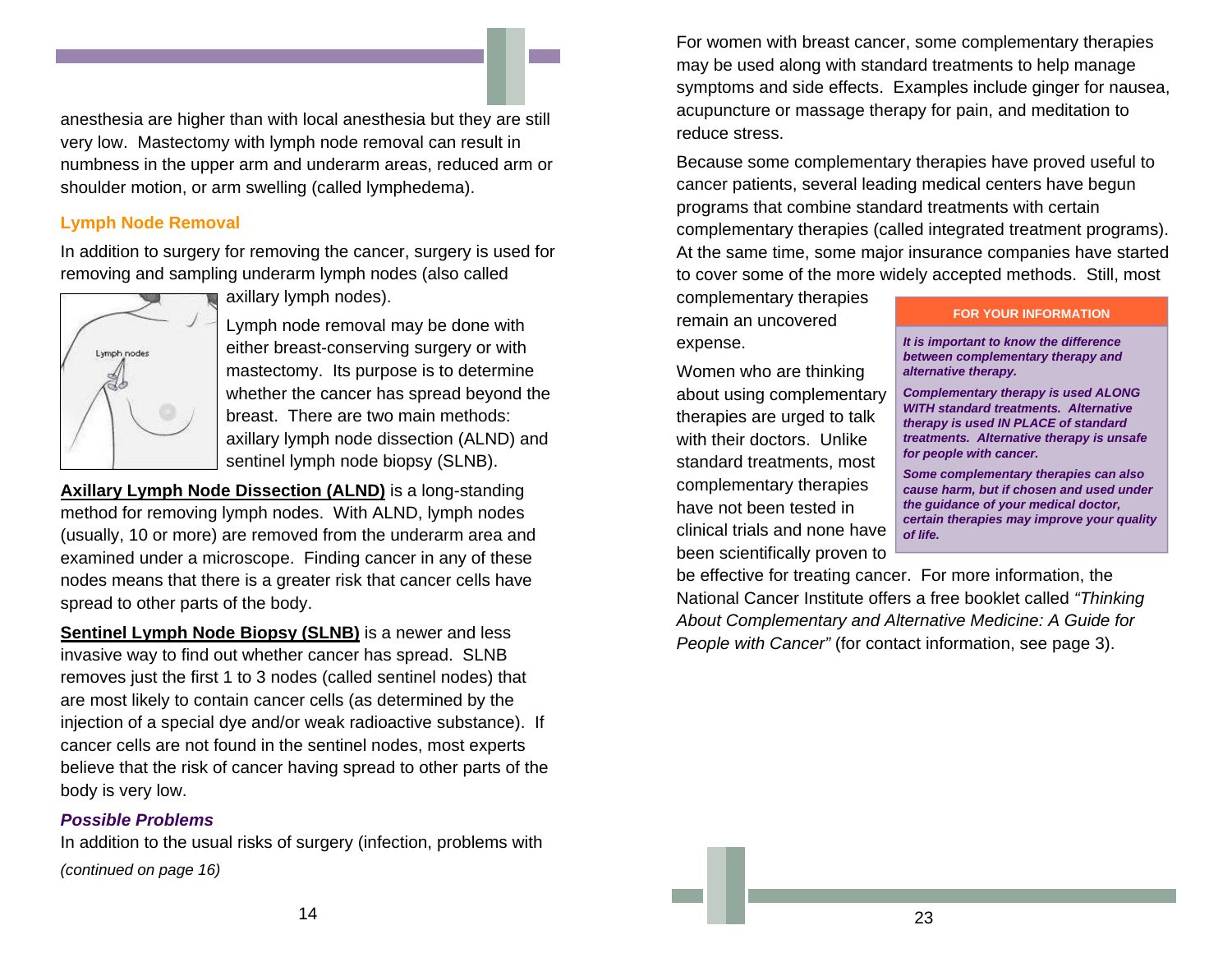## **ABOUT LYMPHEDEMA**

## **CLINICAL TRIALS**

Clinical trials are research studies that test new medicines and new medical devices and approaches. Their purpose is to find better and safer ways to prevent, detect, diagnose and treat disease. Each treatment described in this booklet went through many years of careful testing in clinical trials before becoming standard of care.

People who join clinical trials have a chance to benefit from new treatments before they are widely available. They are also helping others by participating in valuable medical research conducted by leading physicians in the field of breast cancer. Nevertheless, there are some risks involved with any treatments that are still being tested.

Choosing to receive treatment through a clinical trial is an option for some women with breast cancer. Each study has specific rules for who may participate based upon such factors as age, cancer stage, prior treatments, and other considerations. Once enrolled, patients are carefully monitored during and after treatment. They may also leave a trial at any time, for any reason.

If you are interested in learning about clinical trials for women with breast cancer, the **National Institutes of Health** offers a searchable database at **http://ClinicalTrials.gov**. The **American Cancer Society** and the **National Cancer Institute**  can also answer your general questions about clinical trials (for contact information, see page 3).

## **COMPLEMENTARY THERAPIES**

Complementary therapies include a broad range of products and practices that are not currently considered part of standard medicine. Acupuncture, herbs, biofeedback, dietary supplements, meditation, hypnosis and yoga are just a few examples.

Lymph nodes are found throughout the body, including the neck, chest, abdomen, groin and underarms. As part of the lymphatic system, lymph nodes filter waste and foreign material from fluid (called lymph) to help fight infection and disease.

Removal of underarm lymph nodes or radiation to the underarm can sometimes block the normal flow of lymph. When lymph is blocked, it collects in tissue and causes swelling. This swelling is called lymphedema.

About 5% to 20% of women who have an axillary lymph node dissection experience lymphedema of the arm. When surgery is combined with radiation therapy, the risk is even higher.

Swelling or feelings of tightness in the arm should be reported to your doctor right away. Lymphedema is easier to treat when it first starts.

Lymphedema can happen soon after treatment or many years later. To protect your arm, you should use the following precautions:

- **Avoid temperature extremes, both hot and cold.**
- **Avoid injections, acupuncture, and blood pressure** measurement with the affected arm.
- **Avoid carrying heavy bags over the affected shoulder.**
- **Practice good hygiene. Keep the affected arm both clean** and dry.

You can learn more about the prevention and treatment of lymphedema by contacting the **National Lymphedema Network**. Call **1 800-541-3259** or go online at **www.lymphnet.org**.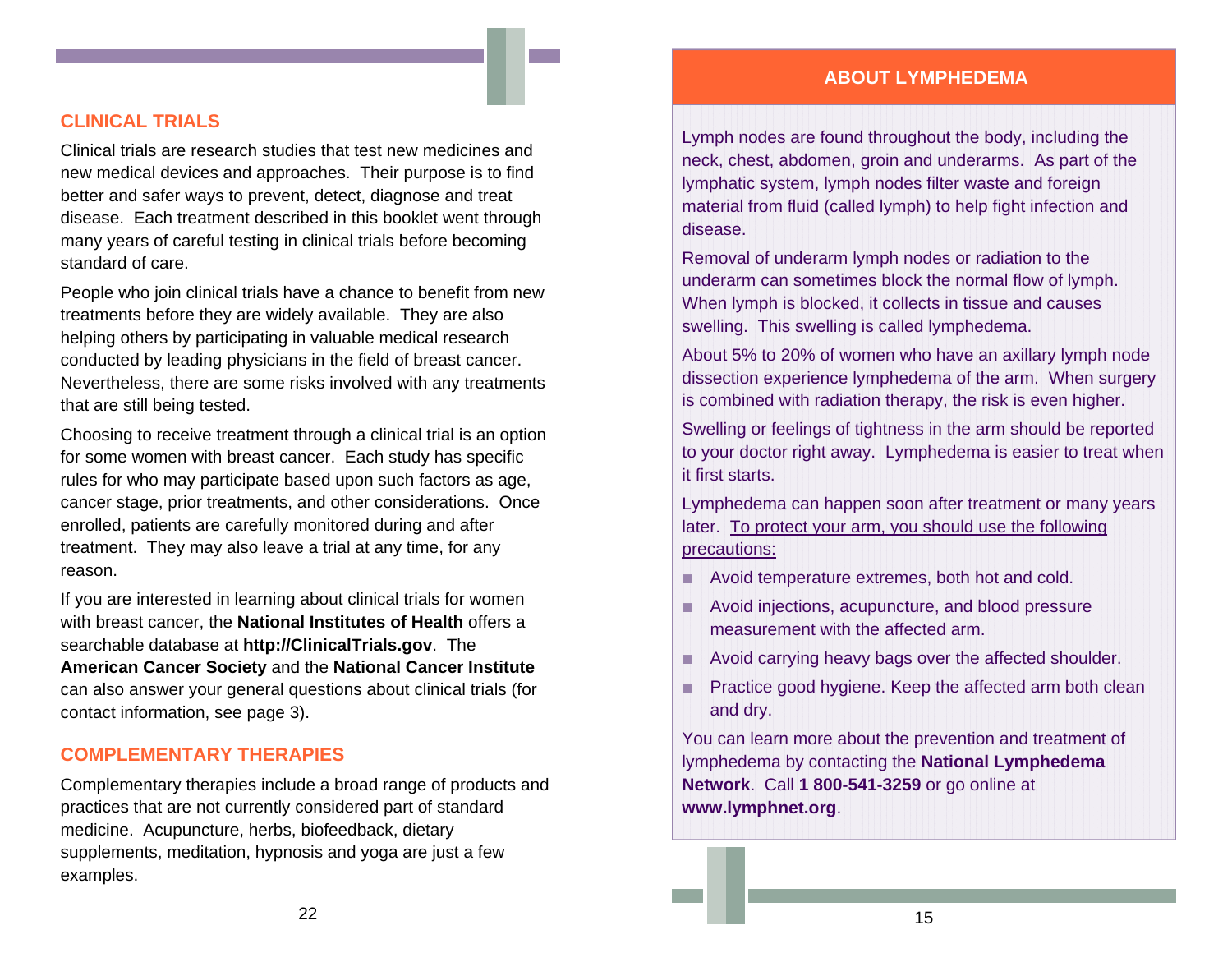wound healing, problems with anesthesia, etc.), the main concern with ALND is lymphedema (see *About Lymphedema*, page 15). Other possible side effects are numbness in the upper arm (this can be temporary or permanent) and reduced movement in the arm and/or shoulder. Because SLNB removes fewer lymph nodes than ALND, the risk of possible problems, including lymphedema, is much lower.

## **RADIATION THERAPY**

Radiation therapy is a local therapy used to destroy cancer cells that may have been left behind after surgery. It is almost always used after breast-conserving surgery to lower the risk of cancer coming back. It may also be used after mastectomy if the tumor was large or cancer was found in several lymph nodes. Radiation therapy is not used for women who are pregnant. There are two main types:

- **Contract** external beam radiation
- $\sim$ internal radiation

#### **External Beam Radiation Therapy**

External beam radiation therapy sends a high-energy beam of radiation to the breast and sometimes to the underarm lymph

nodes. The radiation is sent from a large machine outside the body. Treatment is given once a day, 5 days a week, for 5 to 7 weeks. This is the most common method of delivering radiation therapy to women with breast cancer.

*The goal of radiation therapy is to destroy cancer cells with as little harm to healthy tissue as possible.* 

A newer method, called accelerated partial breast irradiation (APBI), delivers radiation to a smaller part of the breast and involves just 5 to 7 days of treatment. APBI may be administered by external beam or by methods that place radioactive material inside the body (see *Internal Radiation Therapy,* page 17).

## **TARGETED THERAPY**

Targeted therapy is a newer systemic therapy option. Women with breast cancers that contain too much of a substance called HER2 (called HER2 positive breast cancer) are often helped by a drug called trastuzumab (more commonly known as *Herceptin*). About 1 out of 5 women with breast cancer have HER2-positive cancer.

Used with chemotherapy, trastuzumab can lower the risk of cancer coming back after surgery. It can also shrink or slow the growth of HER2-positive breast cancer that has spread. Lapatinib, another targeted therapy drug, is used for treating HER2-positive breast cancer in women with metastatic disease who no longer respond to trastuzumab. Other targeted drugs are being studied in clinical trials (see *Clinical Trials*, page 22).

#### *Possible Problems*

Flu-like symptoms, such as fever, chills, and nausea, are common with trastuzumab, especially with the first dose. Less common, it can cause mild to severe heart damage. In combination with chemotherapy, trastuzumab may increase risk for other side effects as well, such as anemia and/or infection. Rarely, it can cause severe or life-threatening breathing problems and/or allergic reactions.

 **Questions to Ask Your Doctor...** 

**How many different types of treatment will I be getting?** 

**When will I get my first treatment?** 

**How long will each treatment last?** 

**Where will I go to get my treatments?** 

**What drugs will I be taking?** 

**What are the possible side effects? When are they likely to occur?** 

**Can I stay alone after my treatments or do I need to have someone stay with me?** 

**Are there side effects that I should report right away?** 

**What can be done to manage side effects?** 

**What are the risks with each treatment?** 

**How will we know if a treatment is working?** 

**Are there any other possible treatments for my type and stage of cancer?** 

**Are there any clinical trials that would be appropriate for me?** 

**How do I contact a health professional after hours and when should I call?**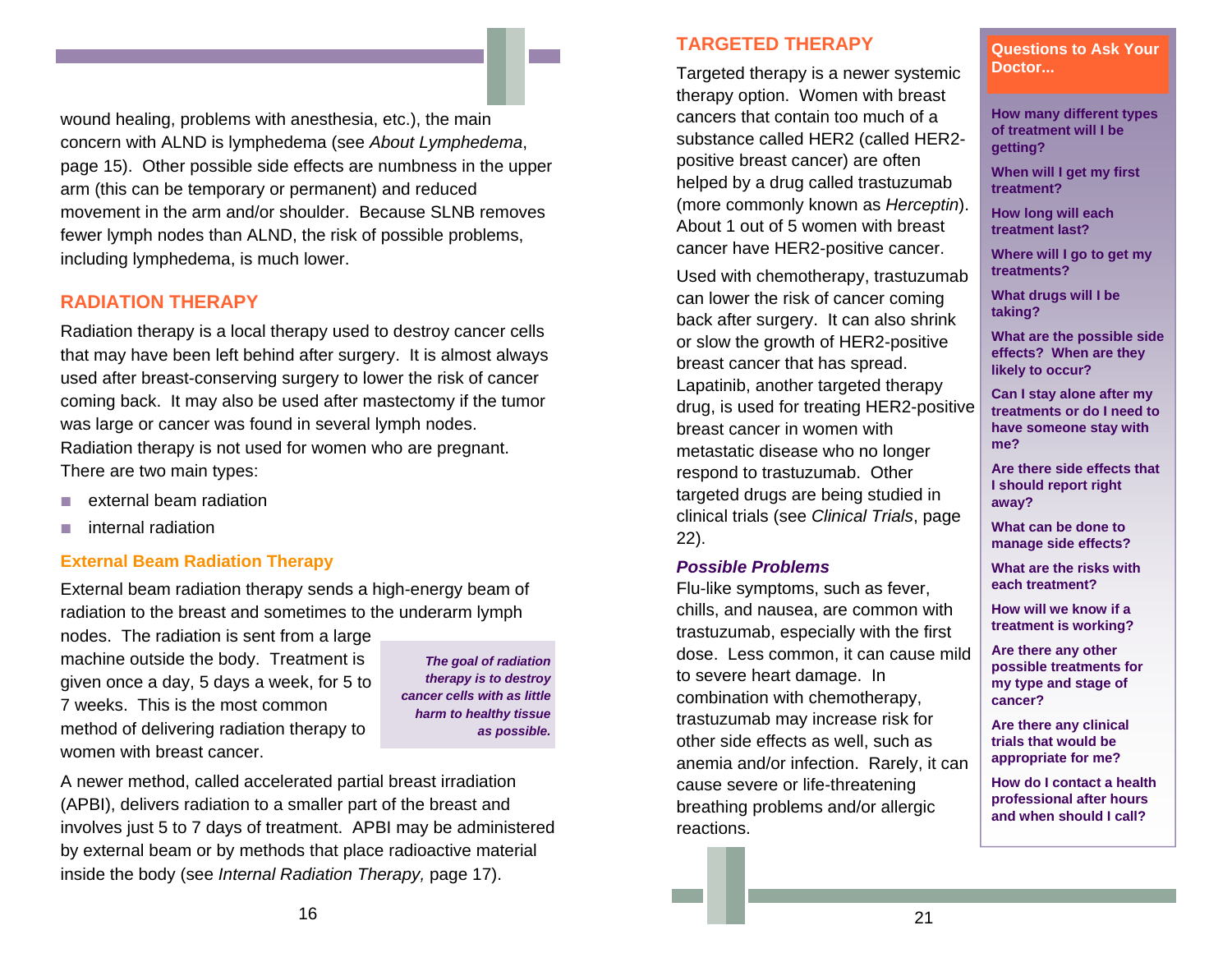Tamoxifen also helps women whose cancer has spread and women whose risk for developing breast cancer is higher than average. **Raloxifene** is a newer drug that works similar to tamoxifen but with fewer serious side effects. However, it is not used to *treat* breast cancer, only to *prevent* breast cancer in some women with higher than average risk. Neither tamoxifen nor raloxifene are used for women who are pregnant.

**Aromatase inhibitors** are newer drugs that work by lowering the amount of hormones in the body. Examples are anastrozole, letrozole, and exemestane. Used either alone or after a course of tamoxifen, these drugs have been found to work as well or better than tamoxifen alone for reducing the risk of cancer coming back.

Unlike tamoxifen, which can be used for women who are either premenopausal (still having menstrual periods) or postmenopausal (no longer having menstrual periods), aromatase inhibitors can only be used for postmenopausal women. In cases where treatment with tamoxifen or aromatase inhibitors stops working, there are other hormonal treatments that may still help.

#### *Possible Problems*

Hormonal therapy can cause similar side effects to those of menopause (hot flashes, weight gain, vaginal dryness, headaches, mood swings, hair-thinning, etc.). Rare but serious side effects of tamoxifen include increased risk for cancers of the uterus, blood clots, stroke, vision problems, such as cataracts, liver toxicities, and fertility issues. Aromatase inhibitors have less serious side effects than tamoxifen. Possible problems are stomach upset, an increase in cholesterol, joint stiffness or pain, and potential loss of bone strength. Aromatase inhibitors do not increase risk for uterine cancers and very rarely cause blood clots.

Women interested in learning more about APBI should talk with their doctors.

## *Possible Problems*

The most common side effect with radiation therapy is fatigue (tiredness). Other possible side effects include skin changes, such as swelling, redness, itchiness, or dryness in the treated area. Near the end of treatment, the skin may feel sore or moist. For some women, the treated breast may become firmer or smaller than before treatment. Increased sensitivity is also possible. Radiation to the underarm lymph nodes can cause lymphedema (see *About Lymphedema,* page 15).

## **Internal Radiation Therapy**

Internal radiation therapy (also called brachytherapy) is another way of delivering radiation therapy. With this method, radioactive material (contained within tiny needles, wires, pellets, or a balloon) is placed inside the body at or near the area where the cancer was removed. Your doctor will consider the size and location of your cancer, along with other factors, to determine whether internal radiation is an appropriate treatment option in your case.

#### *Possible Problems*

Side effects of internal radiation are generally fewer and milder due to a shorter course of treatment. Ask your doctor what side effects you might expect.

## **CHEMOTHERAPY**

Chemotherapy is a systemic therapy that uses drugs to reach and destroy cancer cells anywhere in the body. It is used in several ways to treat breast cancer:

- $\mathcal{L}_{\rm{max}}$ to lower the risk of cancer coming back
- **The State** to shrink a large cancer
- $\mathcal{L}_{\mathcal{A}}$ to treat breast cancer that has spread